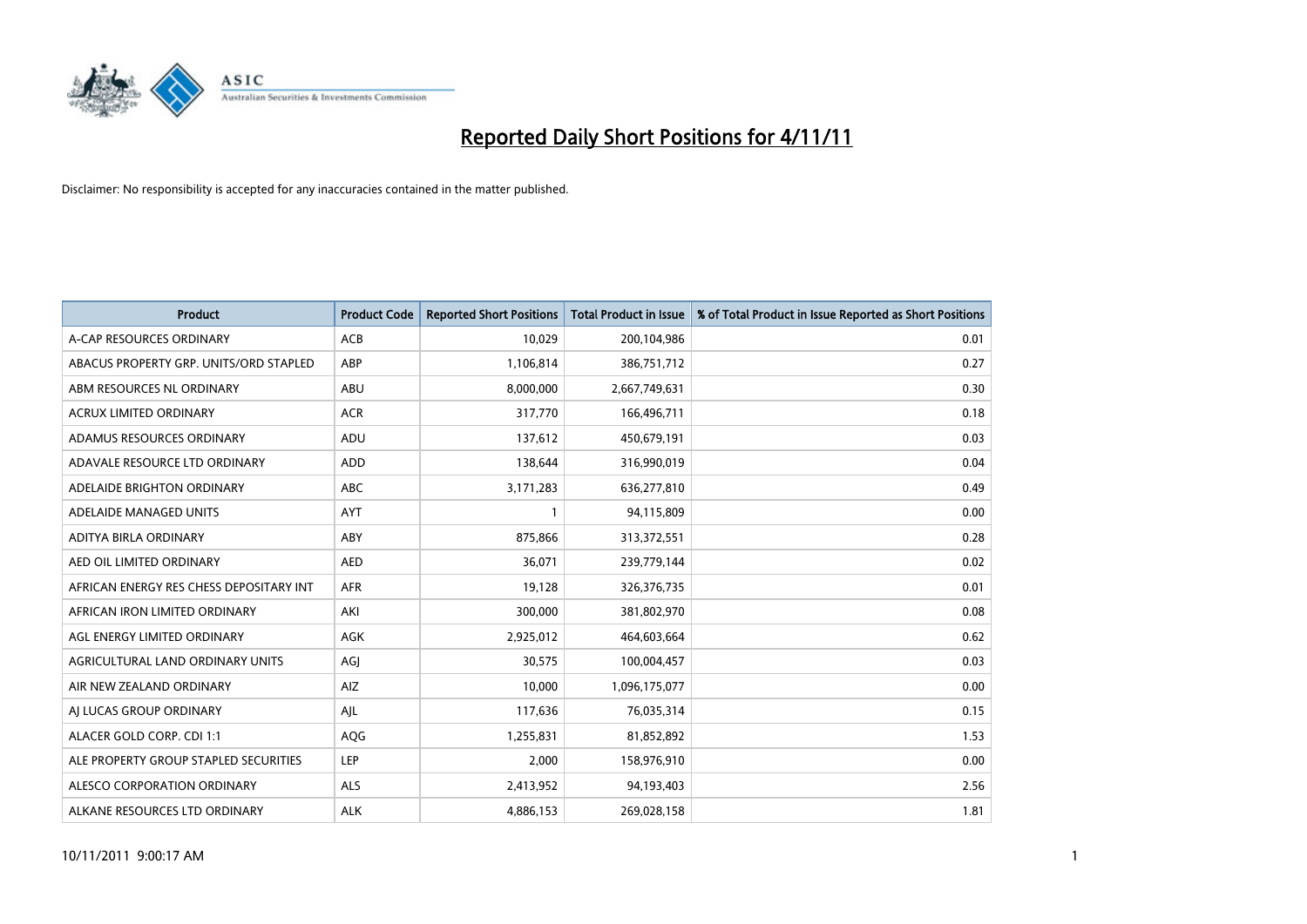

| <b>Product</b>                         | <b>Product Code</b> | <b>Reported Short Positions</b> | <b>Total Product in Issue</b> | % of Total Product in Issue Reported as Short Positions |
|----------------------------------------|---------------------|---------------------------------|-------------------------------|---------------------------------------------------------|
| ALLIANCE RESOURCES ORDINARY            | AGS                 | 63.938                          | 341,172,309                   | 0.01                                                    |
| ALLIED GOLD MIN PLC CDI 1:1            | <b>ALD</b>          | 5,261                           | 73,573,896                    | 0.01                                                    |
| ALLIED HEALTH LTD ORDINARY             | AHZ                 | 134,528                         | 643,360,097                   | 0.02                                                    |
| ALTONA MINING LTD ORDINARY             | <b>AOH</b>          | 554,901                         | 518,687,704                   | 0.11                                                    |
| ALUMINA LIMITED ORDINARY               | <b>AWC</b>          | 43,802,824                      | 2,440,196,187                 | 1.81                                                    |
| AMADEUS ENERGY ORDINARY                | AMU                 | 454,000                         | 278,693,545                   | 0.16                                                    |
| AMALGAMATED HOLDINGS ORDINARY          | <b>AHD</b>          | 2,507                           | 157,480,461                   | 0.00                                                    |
| AMCOR LIMITED ORDINARY                 | <b>AMC</b>          | 3,667,015                       | 1,226,610,819                 | 0.28                                                    |
| AMP LIMITED ORDINARY                   | AMP                 | 12,224,657                      | 2,854,672,784                 | 0.41                                                    |
| AMPELLA MINING ORDINARY                | <b>AMX</b>          | 828,116                         | 204,985,108                   | 0.40                                                    |
| ANGLOGOLD ASHANTI CDI 5:1              | AGG                 | 11,640                          | 89,207,765                    | 0.01                                                    |
| ANSELL LIMITED ORDINARY                | <b>ANN</b>          | 2,687,799                       | 131,177,201                   | 2.03                                                    |
| ANZ BANKING GRP LTD ORDINARY           | ANZ                 | 15,174,797                      | 2,629,322,167                 | 0.57                                                    |
| APA GROUP STAPLED SECURITIES           | <b>APA</b>          | 7,786,476                       | 639,334,625                   | 1.20                                                    |
| APEX MINERALS NL ORDINARY              | <b>AXM</b>          | 885.146                         | 5,550,243,713                 | 0.02                                                    |
| APN EUROPEAN RETAIL UNITS STAPLED SEC. | <b>AEZ</b>          | 11,832                          | 544,910,660                   | 0.00                                                    |
| APN NEWS & MEDIA ORDINARY              | <b>APN</b>          | 25,945,839                      | 630,211,415                   | 4.10                                                    |
| AQUARIUS PLATINUM. ORDINARY            | <b>AOP</b>          | 3,680,954                       | 470,167,206                   | 0.78                                                    |
| <b>AOUILA RESOURCES ORDINARY</b>       | <b>AQA</b>          | 6,422,837                       | 374,368,499                   | 1.69                                                    |
| ARAFURA RESOURCE LTD ORDINARY          | <b>ARU</b>          | 7,388,727                       | 367,980,342                   | 1.98                                                    |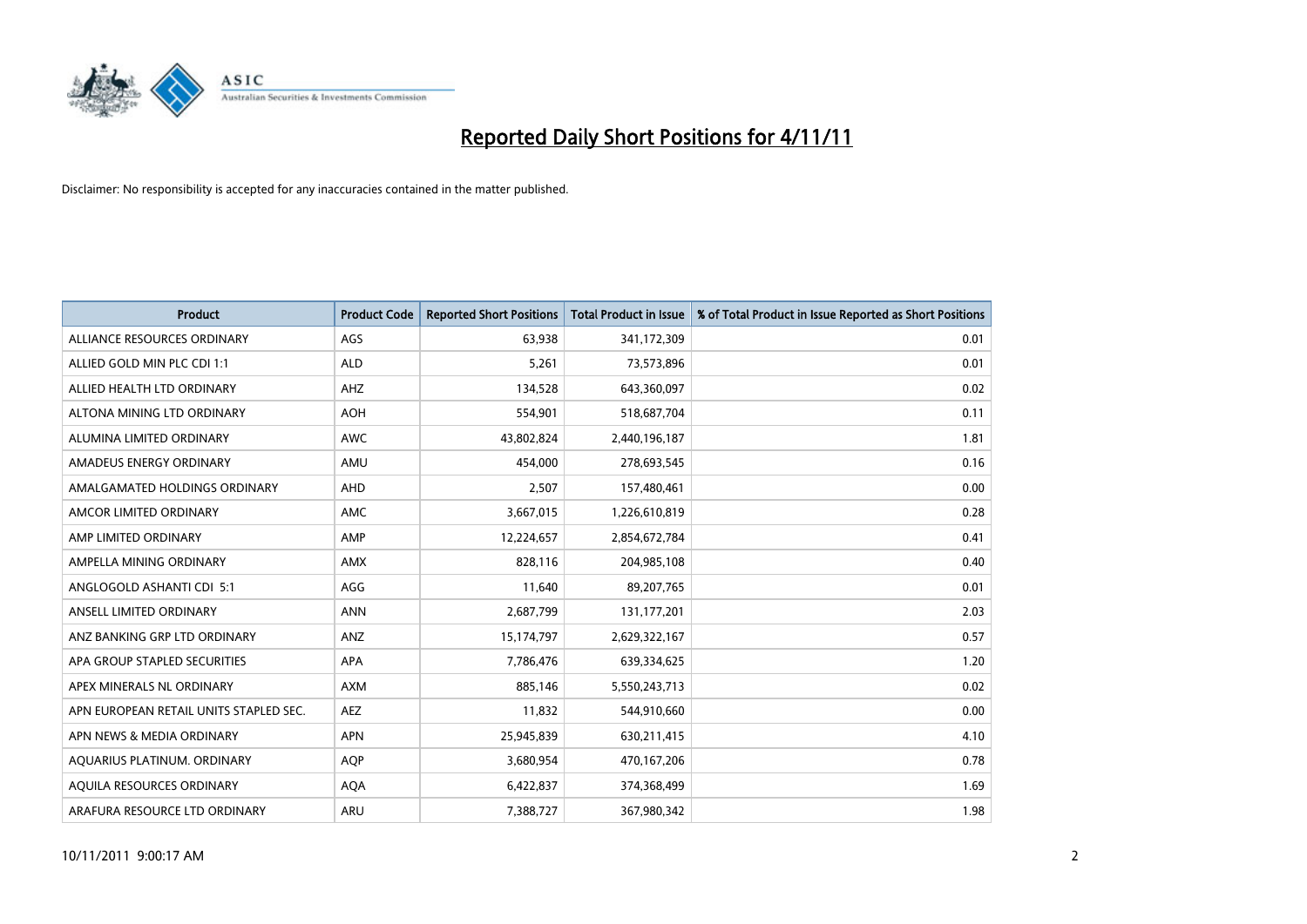

| <b>Product</b>                          | <b>Product Code</b> | <b>Reported Short Positions</b> | <b>Total Product in Issue</b> | % of Total Product in Issue Reported as Short Positions |
|-----------------------------------------|---------------------|---------------------------------|-------------------------------|---------------------------------------------------------|
| ARB CORPORATION ORDINARY                | <b>ARP</b>          | 16,671                          | 72,481,302                    | 0.01                                                    |
| ARDENT LEISURE GROUP STAPLED SECURITIES | AAD                 | 726,138                         | 324,236,390                   | 0.22                                                    |
| ARISTOCRAT LEISURE ORDINARY             | <b>ALL</b>          | 26,696,408                      | 543,181,024                   | 4.91                                                    |
| ASCIANO LIMITED ORDINARY                | <b>AIO</b>          | 17,517,902                      | 2,926,103,883                 | 0.58                                                    |
| ASG GROUP LIMITED ORDINARY              | <b>ASZ</b>          | 171,613                         | 171,456,889                   | 0.10                                                    |
| ASPEN GROUP ORD/UNITS STAPLED           | <b>APZ</b>          | 1,006,723                       | 584,985,037                   | 0.17                                                    |
| ASPIRE MINING LTD ORDINARY              | <b>AKM</b>          | 469,695                         | 620,594,556                   | 0.08                                                    |
| ASTON RES LTD ORDINARY                  | <b>AZT</b>          | 1,791,184                       | 204,527,604                   | 0.87                                                    |
| ASTRO JAP PROP GROUP STAPLED SECURITIES | AIA                 | 29,493                          | 58,445,002                    | 0.05                                                    |
| ASX LIMITED ORDINARY                    | <b>ASX</b>          | 1,890,325                       | 175,136,729                   | 1.07                                                    |
| ATLANTIC LIMITED ORDINARY               | ATI                 | 99,618                          | 114,281,650                   | 0.09                                                    |
| ATLAS IRON LIMITED ORDINARY             | AGO                 | 15,787,330                      | 889,036,055                   | 1.74                                                    |
| AURORA OIL & GAS ORDINARY               | AUT                 | 11,178,704                      | 411,155,343                   | 2.71                                                    |
| AUSDRILL LIMITED ORDINARY               | ASL                 | 100,645                         | 302,754,823                   | 0.02                                                    |
| AUSENCO LIMITED ORDINARY                | <b>AAX</b>          | 1,452,311                       | 123,258,843                   | 1.16                                                    |
| AUSTAL LIMITED ORDINARY                 | ASB                 | 345,107                         | 188,069,638                   | 0.20                                                    |
| AUSTAR UNITED ORDINARY                  | <b>AUN</b>          | 2,446,991                       | 1,271,505,737                 | 0.19                                                    |
| AUSTBROKERS HOLDINGS ORDINARY           | <b>AUB</b>          | 2                               | 55,419,436                    | 0.00                                                    |
| AUSTIN ENGINEERING ORDINARY             | <b>ANG</b>          | 54,780                          | 72,014,403                    | 0.07                                                    |
| <b>AUSTRALAND ASSETS ASSETS</b>         | AAZPB               | 1,168                           | 2,750,000                     | 0.04                                                    |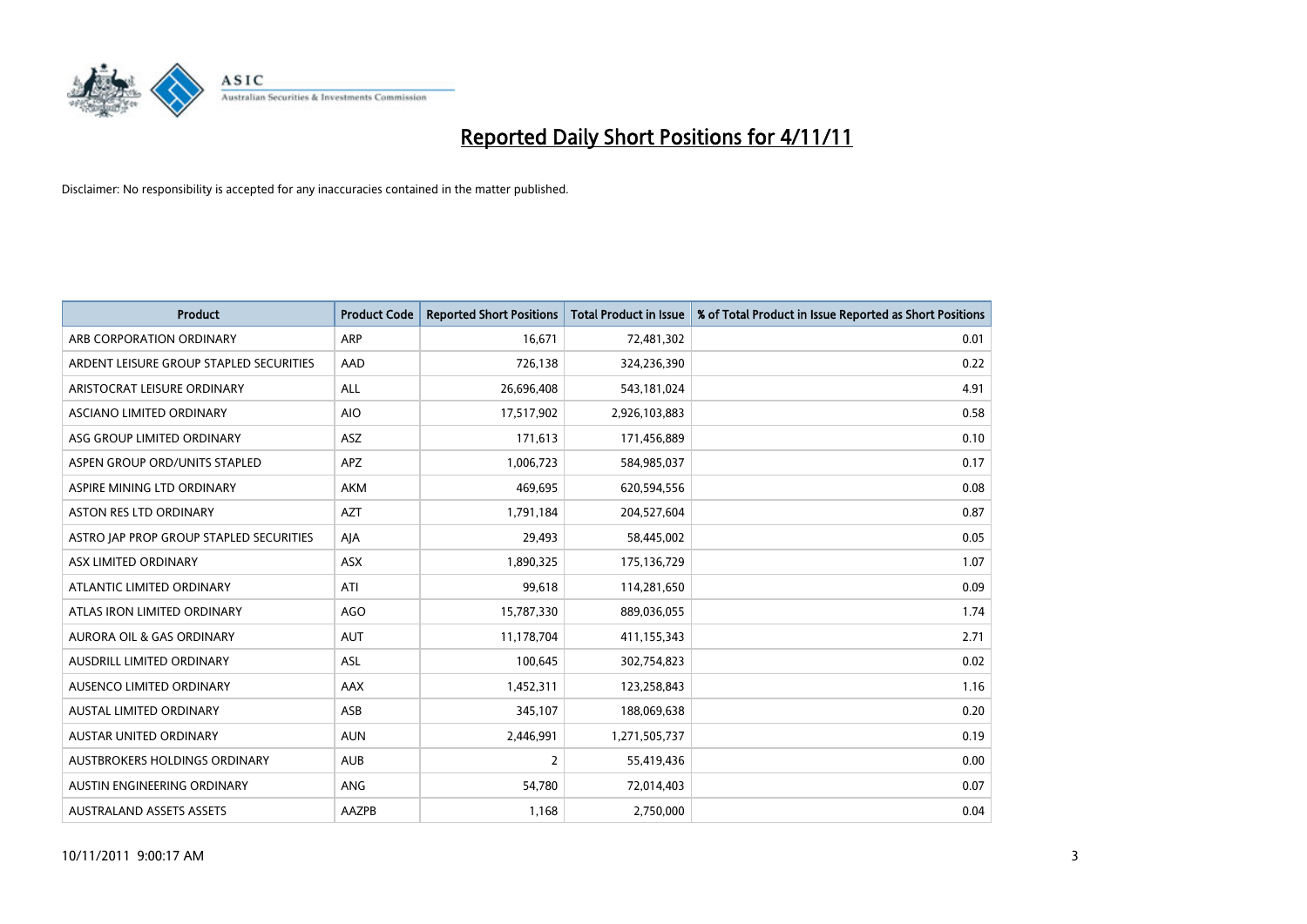

| <b>Product</b>                       | <b>Product Code</b> | <b>Reported Short Positions</b> | <b>Total Product in Issue</b> | % of Total Product in Issue Reported as Short Positions |
|--------------------------------------|---------------------|---------------------------------|-------------------------------|---------------------------------------------------------|
| AUSTRALAND PROPERTY STAPLED SECURITY | <b>ALZ</b>          | 573,943                         | 576,846,597                   | 0.08                                                    |
| AUSTRALIAN AGRICULT. ORDINARY        | AAC                 | 946,261                         | 312,892,824                   | 0.29                                                    |
| <b>AUSTRALIAN EDUCATION UNITS</b>    | <b>AEU</b>          | 625,000                         | 175,465,397                   | 0.36                                                    |
| AUSTRALIAN INFRASTR. UNITS/ORDINARY  | <b>AIX</b>          | 13,110,693                      | 620,733,944                   | 2.11                                                    |
| AUSTRALIAN MINES LTD ORDINARY        | <b>AUZ</b>          | 1,400,000                       | 636,910,317                   | 0.22                                                    |
| AUSTRALIAN PHARM, ORDINARY           | API                 | 815,713                         | 488,115,883                   | 0.17                                                    |
| AUTOMOTIVE HOLDINGS ORDINARY         | <b>AHE</b>          | 20,855                          | 260,579,682                   | 0.00                                                    |
| AVANCO RESOURCES LTD ORDINARY        | <b>AVB</b>          | 365,000                         | 793,048,822                   | 0.05                                                    |
| AVEXA LIMITED ORDINARY               | <b>AVX</b>          | 243,657                         | 847,688,779                   | 0.03                                                    |
| AWE LIMITED ORDINARY                 | <b>AWE</b>          | 2,962,788                       | 521,871,941                   | 0.57                                                    |
| AZUMAH RESOURCES ORDINARY            | <b>AZM</b>          | 511,752                         | 282,020,356                   | 0.18                                                    |
| <b>BANDANNA ENERGY ORDINARY</b>      | <b>BND</b>          | 1,182,006                       | 528,481,199                   | 0.21                                                    |
| BANK OF QUEENSLAND. ORDINARY         | <b>BOQ</b>          | 11,613,824                      | 225,369,547                   | 5.15                                                    |
| <b>BANNERMAN RESOURCES ORDINARY</b>  | <b>BMN</b>          | 31,666                          | 234,435,934                   | 0.01                                                    |
| <b>BASE RES LIMITED ORDINARY</b>     | <b>BSE</b>          | 1,389,341                       | 460,440,029                   | 0.30                                                    |
| BATHURST RESOURCES ORDINARY          | <b>BTU</b>          | 10,725,092                      | 688,747,997                   | 1.56                                                    |
| <b>BAUXITE RESOURCE LTD ORDINARY</b> | <b>BAU</b>          | 123,797                         | 235,379,896                   | 0.06                                                    |
| <b>BC IRON LIMITED ORDINARY</b>      | <b>BCI</b>          | 301,110                         | 95,231,000                    | 0.31                                                    |
| BEACH ENERGY LIMITED ORDINARY        | <b>BPT</b>          | 1,603,568                       | 1,107,635,932                 | 0.13                                                    |
| BEADELL RESOURCE LTD ORDINARY        | <b>BDR</b>          | 3,362,251                       | 657,906,946                   | 0.51                                                    |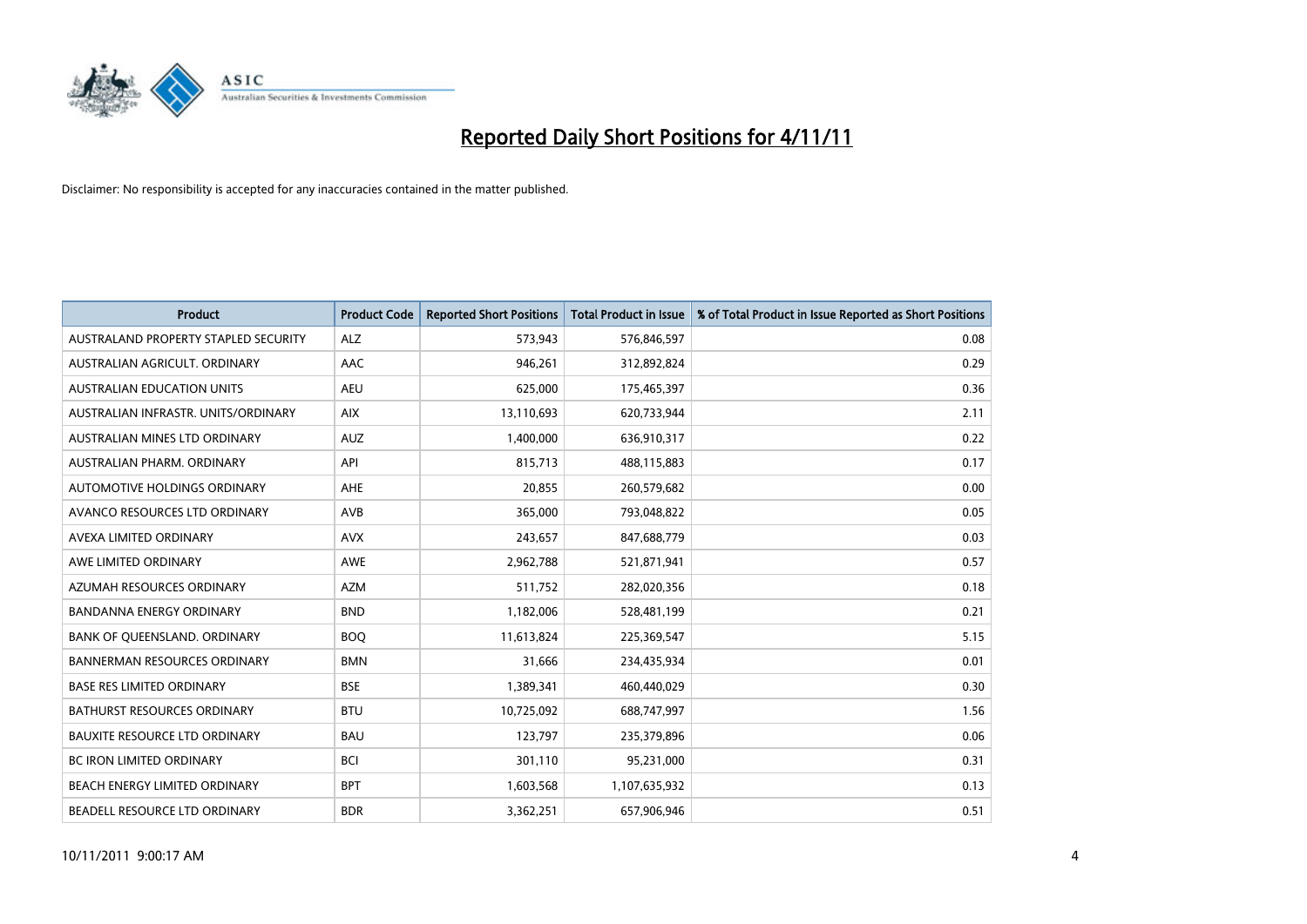

| <b>Product</b>                       | <b>Product Code</b> | <b>Reported Short Positions</b> | <b>Total Product in Issue</b> | % of Total Product in Issue Reported as Short Positions |
|--------------------------------------|---------------------|---------------------------------|-------------------------------|---------------------------------------------------------|
| BENDIGO AND ADELAIDE ORDINARY        | <b>BEN</b>          | 6,200,469                       | 365,816,262                   | 1.66                                                    |
| BERKELEY RESOURCES ORDINARY          | <b>BKY</b>          | 179,238                         | 174,298,273                   | 0.10                                                    |
| BETASHARES ASX RES ETF UNITS         | <b>ORE</b>          | 118,220                         | 4,519,665                     | 2.62                                                    |
| BHP BILLITON LIMITED ORDINARY        | <b>BHP</b>          | 29,516,924                      | 3,211,496,105                 | 0.90                                                    |
| <b>BILLABONG ORDINARY</b>            | <b>BBG</b>          | 27,478,783                      | 255,102,103                   | 10.77                                                   |
| <b>BIOTA HOLDINGS ORDINARY</b>       | <b>BTA</b>          | 1,501,139                       | 181,703,711                   | 0.82                                                    |
| <b>BISALLOY STEEL ORDINARY</b>       | <b>BIS</b>          | 84.480                          | 216,455,965                   | 0.04                                                    |
| BKI INVESTMENT LTD ORDINARY          | BKI                 | 508                             | 425,549,573                   | 0.00                                                    |
| <b>BLACKTHORN RESOURCES ORDINARY</b> | <b>BTR</b>          | 35,848                          | 122,918,000                   | 0.03                                                    |
| <b>BLUESCOPE STEEL LTD ORDINARY</b>  | <b>BSL</b>          | 78,617,285                      | 1,849,170,356                 | 4.24                                                    |
| <b>BOART LONGYEAR ORDINARY</b>       | <b>BLY</b>          | 4,925,452                       | 461,163,412                   | 1.06                                                    |
| <b>BOOM LOGISTICS ORDINARY</b>       | <b>BOL</b>          | 340,999                         | 465,011,147                   | 0.07                                                    |
| BORAL LIMITED, ORDINARY              | <b>BLD</b>          | 36,358,386                      | 744,729,957                   | 4.85                                                    |
| BOTSWANA METALS LTD ORDINARY         | <b>BML</b>          | 7,000                           | 143,717,013                   | 0.00                                                    |
| <b>BOW ENERGY LIMITED ORDINARY</b>   | <b>BOW</b>          | 3,721,409                       | 353,085,646                   | 1.06                                                    |
| <b>BRADKEN LIMITED ORDINARY</b>      | <b>BKN</b>          | 3,393,240                       | 166,610,085                   | 2.03                                                    |
| <b>BRAMBLES LIMITED ORDINARY</b>     | <b>BXB</b>          | 14,373,808                      | 1,480,295,762                 | 0.93                                                    |
| BREVILLE GROUP LTD ORDINARY          | <b>BRG</b>          | 2,739                           | 130,095,322                   | 0.00                                                    |
| <b>BRICKWORKS LIMITED ORDINARY</b>   | <b>BKW</b>          | 106,966                         | 147,567,333                   | 0.07                                                    |
| <b>BROCKMAN RESOURCES ORDINARY</b>   | <b>BRM</b>          | 54,081                          | 144,803,151                   | 0.03                                                    |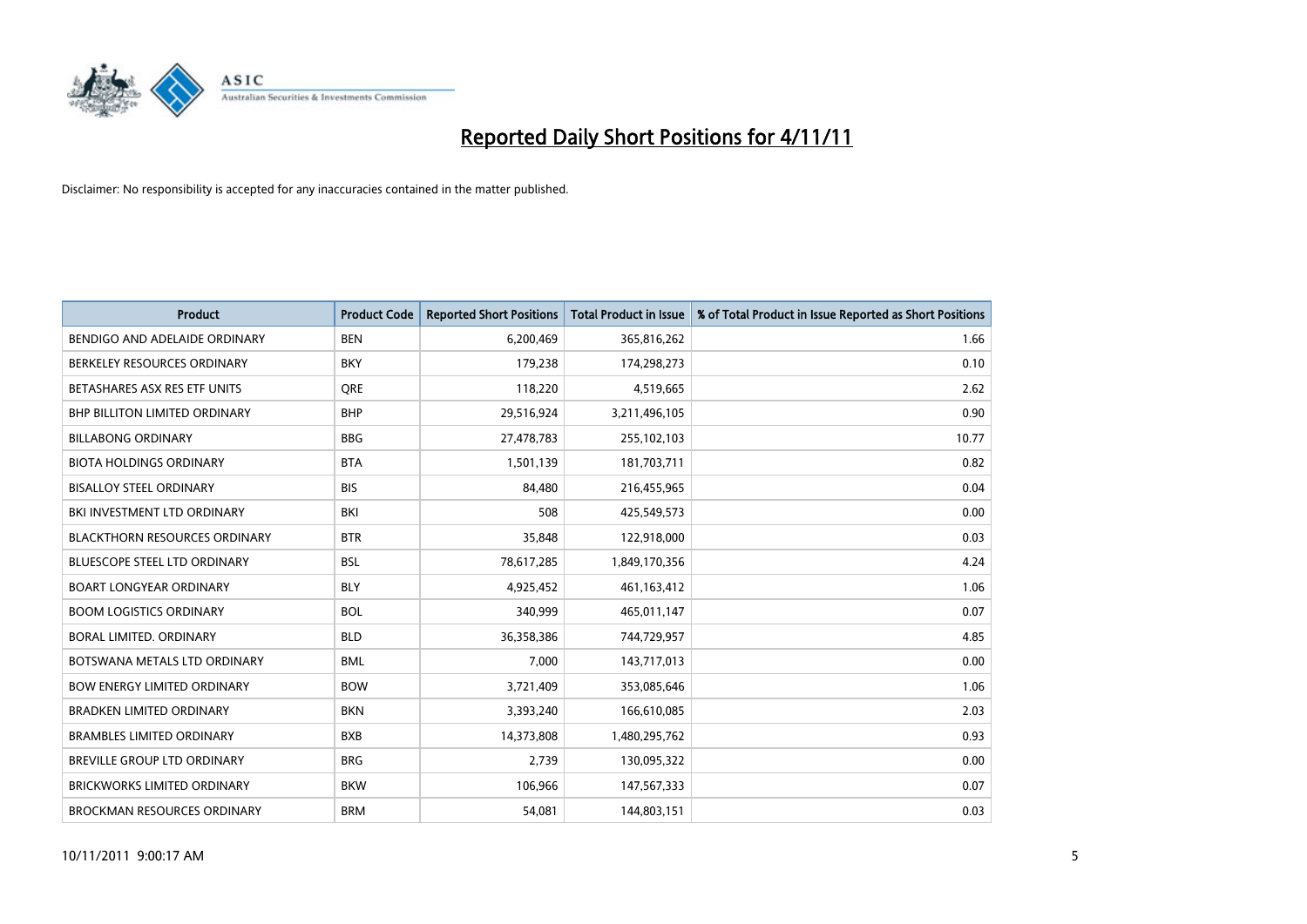

| <b>Product</b>                        | <b>Product Code</b> | <b>Reported Short Positions</b> | <b>Total Product in Issue</b> | % of Total Product in Issue Reported as Short Positions |
|---------------------------------------|---------------------|---------------------------------|-------------------------------|---------------------------------------------------------|
| BT INVESTMENT MNGMNT ORDINARY         | <b>BTT</b>          | 1,246,385                       | 267,906,977                   | 0.47                                                    |
| <b>BURU ENERGY ORDINARY</b>           | <b>BRU</b>          | 655,589                         | 213,963,477                   | 0.31                                                    |
| <b>BWP TRUST ORDINARY UNITS</b>       | <b>BWP</b>          | 535,018                         | 520,012,793                   | 0.08                                                    |
| CABCHARGE AUSTRALIA ORDINARY          | CAB                 | 647,972                         | 120,437,014                   | 0.54                                                    |
| CALTEX AUSTRALIA ORDINARY             | <b>CTX</b>          | 6,036,855                       | 270,000,000                   | 2.23                                                    |
| <b>CAMPBELL BROTHERS ORDINARY</b>     | <b>CPB</b>          | 347,912                         | 67,503,411                    | 0.50                                                    |
| CAPE LAMBERT RES LTD ORDINARY         | <b>CFE</b>          | 1,018,215                       | 652,171,792                   | 0.15                                                    |
| CARABELLA RES LTD ORDINARY            | <b>CLR</b>          | 33,307                          | 98,778,296                    | 0.03                                                    |
| <b>CARBON ENERGY ORDINARY</b>         | <b>CNX</b>          | 499,547                         | 698,517,858                   | 0.07                                                    |
| <b>CARDNO LIMITED ORDINARY</b>        | CDD                 | 13,438                          | 110,301,978                   | 0.01                                                    |
| CARNARVON PETROLEUM ORDINARY          | <b>CVN</b>          | 1,744,988                       | 690,320,634                   | 0.25                                                    |
| <b>CARNEGIE WAVE ENERGY ORDINARY</b>  | <b>CWE</b>          | 83,000                          | 901,487,627                   | 0.01                                                    |
| CARPATHIAN RESOURCES ORDINARY         | <b>CPN</b>          | 75.000                          | 265,533,501                   | 0.03                                                    |
| CARPENTARIA EXP. LTD ORDINARY         | CAP                 | 9,777                           | 98,991,301                    | 0.01                                                    |
| CARSALES.COM LTD ORDINARY             | <b>CRZ</b>          | 15,415,778                      | 233,971,831                   | 6.58                                                    |
| <b>CASH CONVERTERS ORDINARY</b>       | CCV                 | 55,296                          | 379,761,025                   | 0.01                                                    |
| <b>CASPIAN OIL &amp; GAS ORDINARY</b> | <b>CIG</b>          | 50,000                          | 1,331,500,513                 | 0.00                                                    |
| CATALPA RESOURCES ORDINARY            | <b>CAH</b>          | 296,937                         | 591,679,838                   | 0.05                                                    |
| <b>CELLNET GROUP ORDINARY</b>         | <b>CLT</b>          | 1,342                           | 61,231,382                    | 0.00                                                    |
| CENTRAL PETROLEUM ORDINARY            | <b>CTP</b>          | 11,455                          | 1,073,304,842                 | 0.00                                                    |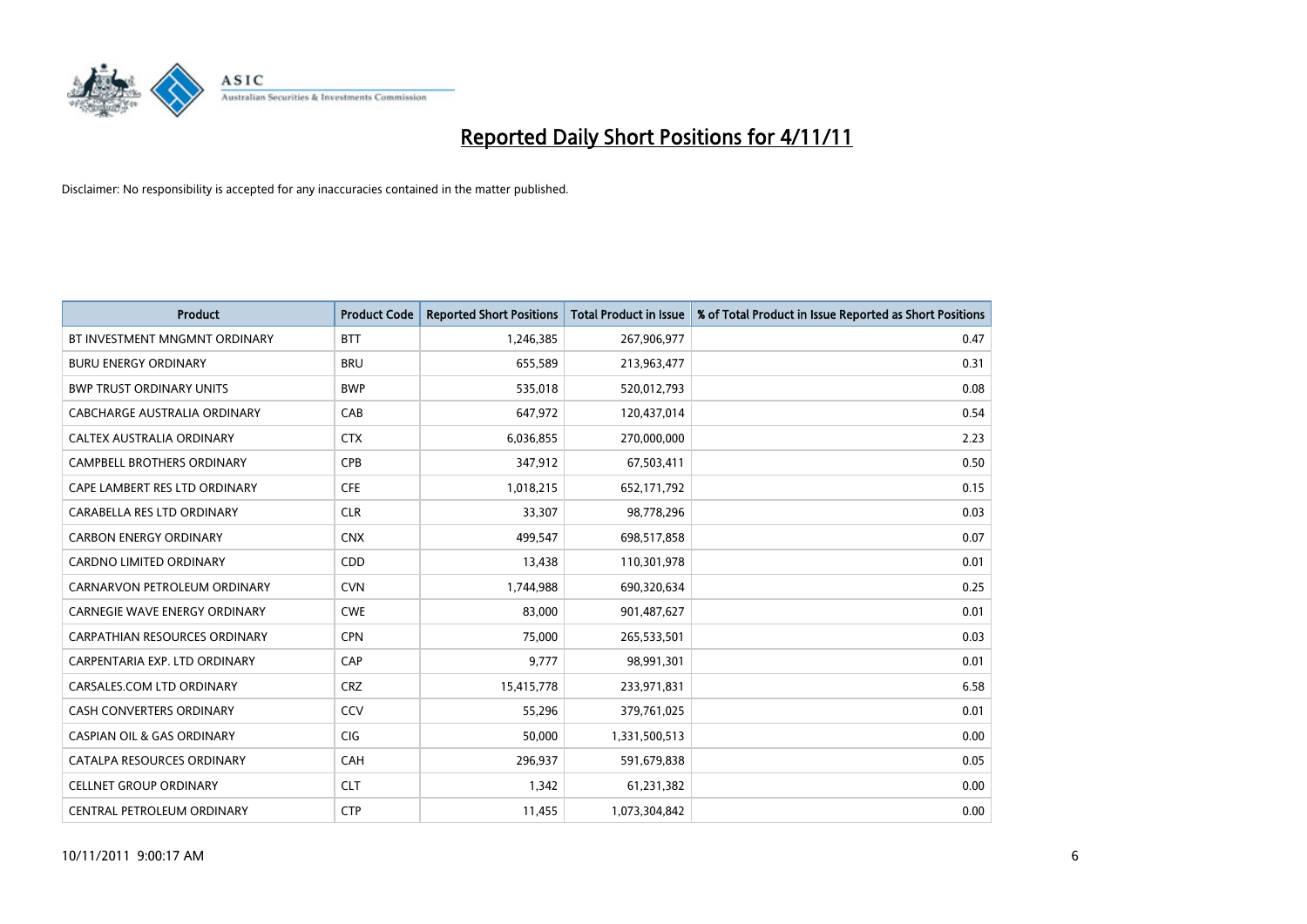

| <b>Product</b>                             | <b>Product Code</b> | <b>Reported Short Positions</b> | <b>Total Product in Issue</b> | % of Total Product in Issue Reported as Short Positions |
|--------------------------------------------|---------------------|---------------------------------|-------------------------------|---------------------------------------------------------|
| <b>CENTRO PROPERTIES UNITS/ORD STAPLED</b> | <b>CNP</b>          | 2,537                           | 972,414,514                   | 0.00                                                    |
| CENTRO RETAIL GROUP STAPLED SECURITIES     | <b>CER</b>          | 1,045,083                       | 2,286,399,424                 | 0.04                                                    |
| <b>CERAMIC FUEL CELLS ORDINARY</b>         | <b>CFU</b>          | 1,011,538                       | 1,208,017,416                 | 0.08                                                    |
| <b>CERRO RESOURCES NL ORDINARY</b>         | <b>CIO</b>          | 283,269                         | 748,768,606                   | 0.04                                                    |
| <b>CFS RETAIL PROPERTY UNITS</b>           | <b>CFX</b>          | 64,950,483                      | 2,839,591,911                 | 2.31                                                    |
| <b>CHALICE GOLD MINES ORDINARY</b>         | <b>CHN</b>          | 200                             | 250,030,886                   | 0.00                                                    |
| <b>CHALLENGER DIV.PRO. STAPLED UNITS</b>   | <b>CDI</b>          | 174,386                         | 888,390,542                   | 0.01                                                    |
| CHALLENGER INFRAST. STAPLED UNITS          | <b>CIF</b>          | 56,911                          | 316,223,785                   | 0.02                                                    |
| CHALLENGER LIMITED ORDINARY                | <b>CGF</b>          | 4,459,714                       | 553,340,221                   | 0.79                                                    |
| CHANDLER MACLEOD LTD ORDINARY              | <b>CMG</b>          | 11,970                          | 466,466,720                   | 0.00                                                    |
| CHARTER HALL GROUP STAPLED US PROHIBIT.    | CHC                 | 403,281                         | 308,040,283                   | 0.11                                                    |
| CHARTER HALL OFFICE UNIT                   | COO                 | 3,677,132                       | 493,319,730                   | 0.73                                                    |
| <b>CHARTER HALL RETAIL UNITS</b>           | <b>COR</b>          | 1,439,912                       | 299,628,571                   | 0.47                                                    |
| CITIGOLD CORP LTD ORDINARY                 | <b>CTO</b>          | 2,059,217                       | 1,105,078,301                 | 0.18                                                    |
| CLINUVEL PHARMACEUT, ORDINARY              | CUV                 | 4,127                           | 30,394,206                    | 0.01                                                    |
| <b>CLOUGH LIMITED ORDINARY</b>             | <b>CLO</b>          | 123,277                         | 768,906,269                   | 0.02                                                    |
| <b>CO2 GROUP LIMITED ORDINARY</b>          | COZ                 | 488,500                         | 282,858,505                   | 0.17                                                    |
| <b>COAL &amp; ALLIED ORDINARY</b>          | <b>CNA</b>          | 4,916                           | 86,584,735                    | 0.00                                                    |
| COAL OF AFRICA LTD ORDINARY                | <b>CZA</b>          | 314,537                         | 532,284,573                   | 0.06                                                    |
| COALSPUR MINES LTD ORDINARY                | <b>CPL</b>          | 737,574                         | 579,768,744                   | 0.12                                                    |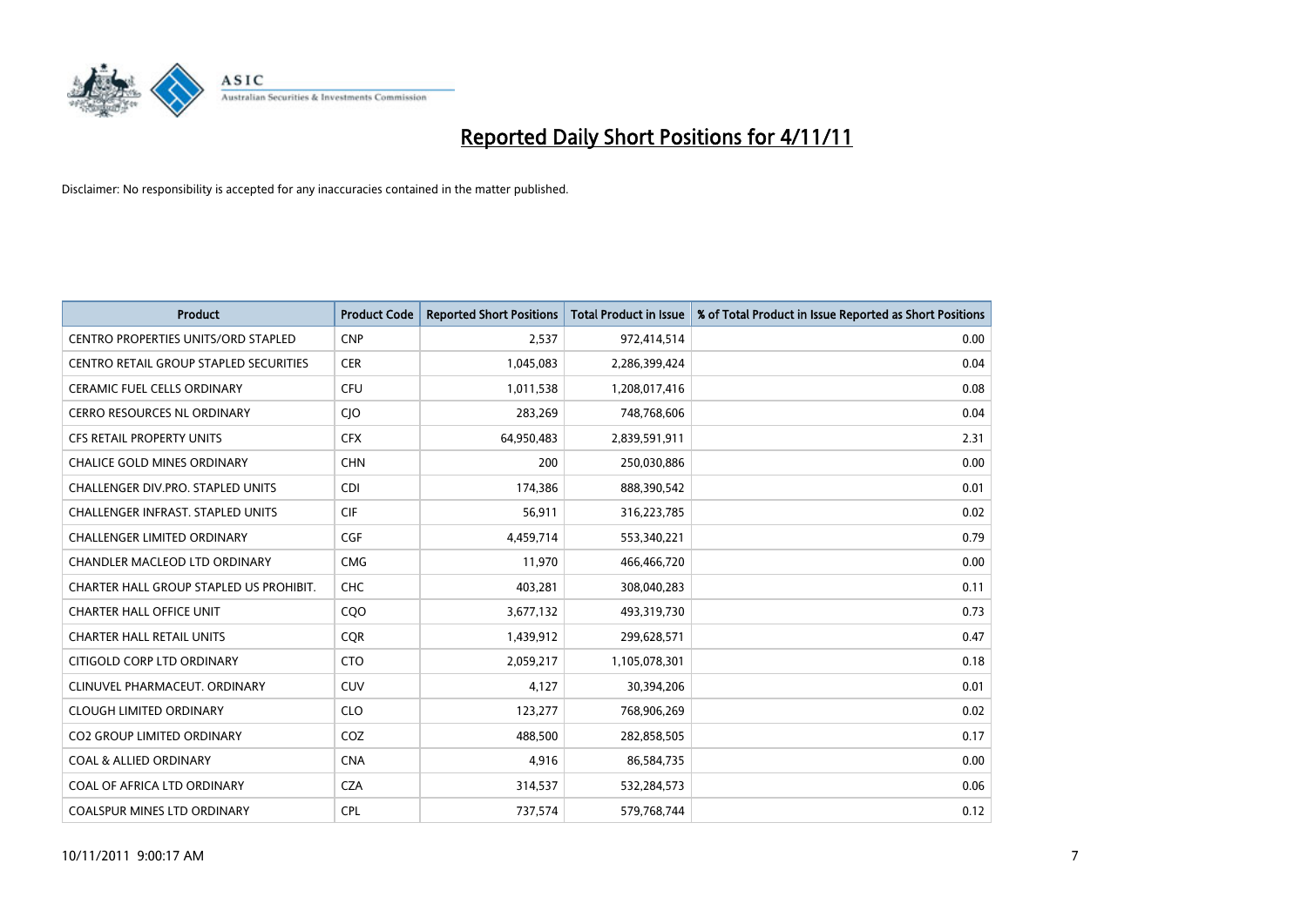

| <b>Product</b>                       | <b>Product Code</b> | <b>Reported Short Positions</b> | <b>Total Product in Issue</b> | % of Total Product in Issue Reported as Short Positions |
|--------------------------------------|---------------------|---------------------------------|-------------------------------|---------------------------------------------------------|
| <b>COALWORKS LIMITED ORDINARY</b>    | <b>CWK</b>          | 13,279                          | 149,088,955                   | 0.01                                                    |
| COBAR CONSOLIDATED ORDINARY          | CCU                 | 17,000                          | 201,313,488                   | 0.01                                                    |
| COCA-COLA AMATIL ORDINARY            | <b>CCL</b>          | 7,974,719                       | 759,567,552                   | 1.03                                                    |
| COCHLEAR LIMITED ORDINARY            | <b>COH</b>          | 3,516,158                       | 56,902,433                    | 6.16                                                    |
| <b>COCKATOO COAL ORDINARY</b>        | <b>COK</b>          | 7,408,784                       | 1,016,196,908                 | 0.72                                                    |
| <b>COFFEY INTERNATIONAL ORDINARY</b> | <b>COF</b>          | 136,552                         | 181,610,808                   | 0.07                                                    |
| <b>COKAL LTD ORDINARY</b>            | <b>CKA</b>          | 412.815                         | 132,073,134                   | 0.31                                                    |
| <b>COLLINS FOODS LTD ORDINARY</b>    | <b>CKF</b>          | 3,000                           | 93,000,003                    | 0.00                                                    |
| COMMONWEALTH BANK, ORDINARY          | <b>CBA</b>          | 28,937,795                      | 1,576,237,644                 | 1.81                                                    |
| COMMONWEALTH PROP ORDINARY UNITS     | <b>CPA</b>          | 34,179,210                      | 2,458,123,552                 | 1.38                                                    |
| <b>COMPASS RESOURCES ORDINARY</b>    | <b>CMR</b>          | 160,952                         | 147,402,920                   | 0.11                                                    |
| <b>COMPUTERSHARE LTD ORDINARY</b>    | CPU                 | 3,548,325                       | 555,664,059                   | 0.59                                                    |
| CONSOLIDATED MEDIA. ORDINARY         | <b>CMI</b>          | 1,688,065                       | 561,834,996                   | 0.29                                                    |
| <b>CONTANGO MICROCAP ORDINARY</b>    | <b>CTN</b>          | 7,500                           | 147,467,406                   | 0.01                                                    |
| CONTINENTAL COAL LTD ORDINARY        | <b>CCC</b>          | 142,144                         | 372,662,917                   | 0.04                                                    |
| COOPER ENERGY LTD ORDINARY           | <b>COE</b>          | 89,539                          | 292,576,001                   | 0.03                                                    |
| <b>COPPER STRIKE LTD ORDINARY</b>    | <b>CSE</b>          | 714                             | 129,455,571                   | 0.00                                                    |
| <b>CORDLIFE LIMITED ORDINARY</b>     | CBB                 |                                 | 150,887,354                   | 0.00                                                    |
| <b>COUNT FINANCIAL ORDINARY</b>      | COU                 | 429,281                         | 262,282,684                   | 0.16                                                    |
| <b>CREDIT CORP GROUP ORDINARY</b>    | <b>CCP</b>          | 15,377                          | 45,571,114                    | 0.03                                                    |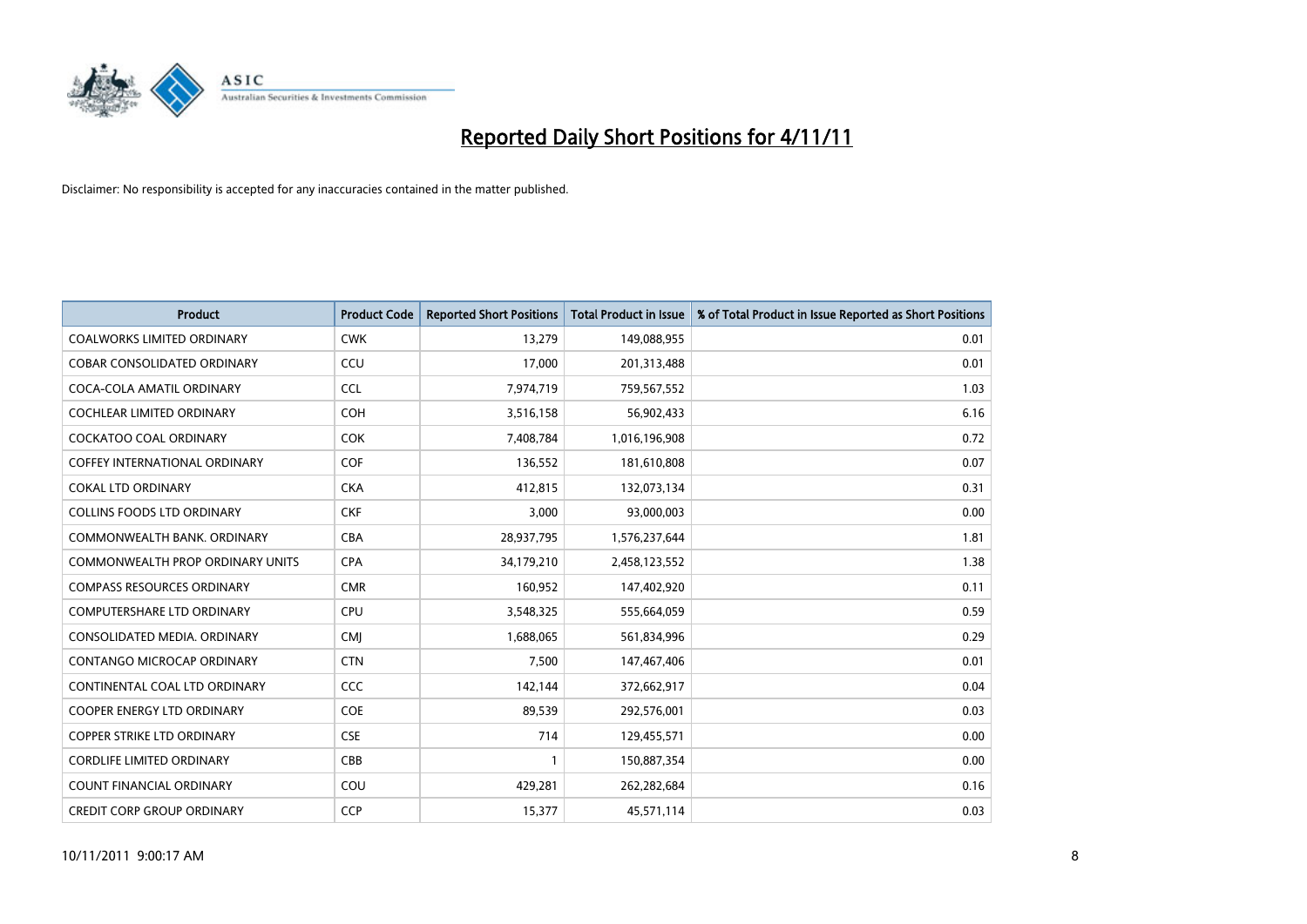

| <b>Product</b>                          | <b>Product Code</b> | <b>Reported Short Positions</b> | <b>Total Product in Issue</b> | % of Total Product in Issue Reported as Short Positions |
|-----------------------------------------|---------------------|---------------------------------|-------------------------------|---------------------------------------------------------|
| <b>CROMWELL PROP STAPLED SECURITIES</b> | <b>CMW</b>          | 102,905                         | 966,845,859                   | 0.01                                                    |
| CROWN LIMITED ORDINARY                  | <b>CWN</b>          | 1,780,433                       | 728,394,185                   | 0.23                                                    |
| <b>CSG LIMITED ORDINARY</b>             | CSV                 | 653,038                         | 282,567,499                   | 0.23                                                    |
| <b>CSL LIMITED ORDINARY</b>             | <b>CSL</b>          | 5,293,192                       | 524,999,269                   | 0.98                                                    |
| <b>CSR LIMITED ORDINARY</b>             | <b>CSR</b>          | 18,448,559                      | 506,000,315                   | 3.65                                                    |
| <b>CUDECO LIMITED ORDINARY</b>          | CDU                 | 1,626,243                       | 159,849,865                   | 1.01                                                    |
| <b>CUSTOMERS LIMITED ORDINARY</b>       | <b>CUS</b>          | 16,118                          | 134,869,357                   | 0.01                                                    |
| DART ENERGY LTD ORDINARY                | <b>DTE</b>          | 6,342,020                       | 720,875,002                   | 0.88                                                    |
| DAVID JONES LIMITED ORDINARY            | <b>DIS</b>          | 54,305,158                      | 520,751,395                   | 10.43                                                   |
| DECMIL GROUP LIMITED ORDINARY           | <b>DCG</b>          | 145,128                         | 124,269,568                   | 0.10                                                    |
| DEEP YELLOW LIMITED ORDINARY            | <b>DYL</b>          | 15,876                          | 1,128,506,403                 | 0.00                                                    |
| DEVINE LIMITED DEFERRED SETTLEMENT      | <b>DVNDA</b>        | 175                             | 158,729,556                   | 0.00                                                    |
| DEXUS PROPERTY GROUP STAPLED UNITS      | <b>DXS</b>          | 17,956,364                      | 4,839,024,176                 | 0.34                                                    |
| DISCOVERY METALS LTD ORDINARY           | DML                 | 7,432,541                       | 439,128,231                   | 1.69                                                    |
| DOMINO PIZZA ENTERPR ORDINARY           | <b>DMP</b>          | 145,576                         | 69,064,674                    | 0.21                                                    |
| DOWNER EDI LIMITED ORDINARY             | <b>DOW</b>          | 5,324,092                       | 429,100,296                   | 1.23                                                    |
| DUET GROUP STAPLED US PROHIBIT.         | <b>DUE</b>          | 10,085,854                      | 1,091,628,341                 | 0.92                                                    |
| DULUXGROUP LIMITED ORDINARY             | <b>DLX</b>          | 10,130,360                      | 367,456,259                   | 2.74                                                    |
| <b>EASTERN STAR GAS ORDINARY</b>        | ESG                 | 12,947,176                      | 993,447,041                   | 1.30                                                    |
| ECHO ENTERTAINMENT ORDINARY             | <b>EGP</b>          | 6,470,271                       | 688,019,737                   | 0.95                                                    |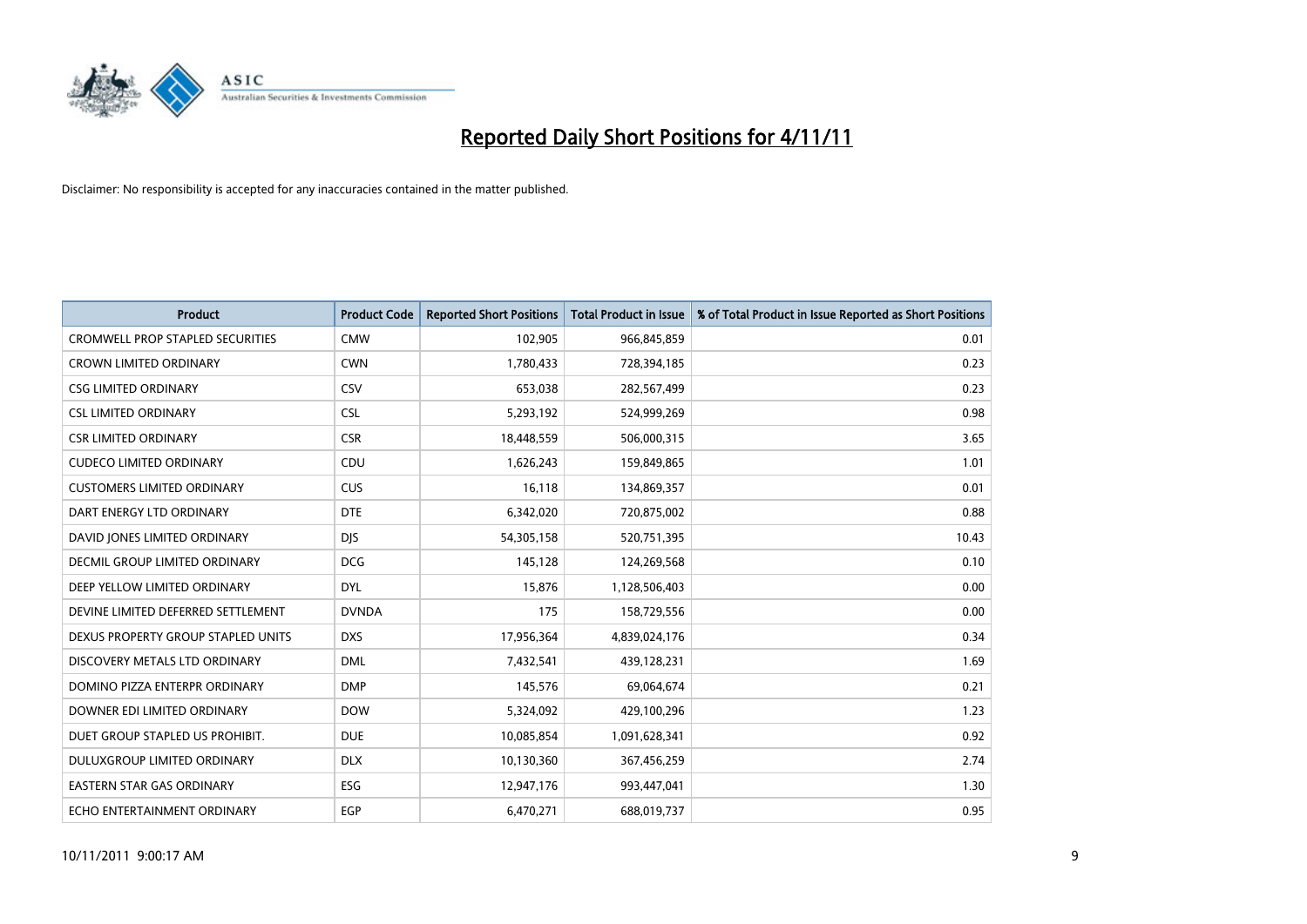

| <b>Product</b>                        | <b>Product Code</b> | <b>Reported Short Positions</b> | <b>Total Product in Issue</b> | % of Total Product in Issue Reported as Short Positions |
|---------------------------------------|---------------------|---------------------------------|-------------------------------|---------------------------------------------------------|
| <b>ELDERS LIMITED ORDINARY</b>        | <b>ELD</b>          | 16,011,421                      | 448,598,480                   | 3.56                                                    |
| ELDORADO GOLD CORP CDI 1:1            | EAU                 | 36,310                          | 9,672,394                     | 0.38                                                    |
| ELEMENTAL MINERALS ORDINARY           | <b>ELM</b>          | 330,631                         | 223,241,064                   | 0.14                                                    |
| ELEMENTOS LIMITED ORDINARY            | <b>ELT</b>          | 16                              | 77,068,979                    | 0.00                                                    |
| ELIXIR PETROLEUM LTD ORDINARY         | <b>EXR</b>          | 324,400                         | 217,288,472                   | 0.15                                                    |
| <b>EMECO HOLDINGS ORDINARY</b>        | <b>EHL</b>          | 2,028,675                       | 631,237,586                   | 0.33                                                    |
| <b>ENERGY RESOURCES ORDINARY 'A'</b>  | <b>ERA</b>          | 9,429,576                       | 439,534,227                   | 2.13                                                    |
| <b>ENERGY WORLD CORPOR. ORDINARY</b>  | <b>EWC</b>          | 17,576,538                      | 1,734,166,672                 | 1.01                                                    |
| <b>ENTEK ENERGY LTD ORDINARY</b>      | <b>ETE</b>          | 489.903                         | 510,657,387                   | 0.10                                                    |
| <b>ENTELLECT LIMITED ORDINARY</b>     | <b>ESN</b>          | 464,050                         | 985,337,932                   | 0.05                                                    |
| ENVESTRA LIMITED ORDINARY             | <b>ENV</b>          | 3,581,782                       | 1,508,651,804                 | 0.23                                                    |
| EQUATORIAL RES LTD ORDINARY           | EQX                 | 500                             | 113,048,553                   | 0.00                                                    |
| EXTRACT RESOURCES ORDINARY            | <b>EXT</b>          | 413,639                         | 251,159,163                   | 0.15                                                    |
| FAIRFAX MEDIA LTD ORDINARY            | <b>FXI</b>          | 358,355,705                     | 2,351,955,725                 | 15.23                                                   |
| <b>FANTASTIC HOLDINGS ORDINARY</b>    | <b>FAN</b>          | 1,220                           | 102,739,538                   | 0.00                                                    |
| FAR LTD ORDINARY                      | <b>FAR</b>          | 21,000,000                      | 1,245,401,164                 | 1.69                                                    |
| FISHER & PAYKEL APP. ORDINARY         | <b>FPA</b>          | 139,298                         | 724,235,162                   | 0.02                                                    |
| FKP PROPERTY GROUP STAPLED SECURITIES | <b>FKP</b>          | 22,427,076                      | 1,197,968,723                 | 1.86                                                    |
| FLEETWOOD CORP ORDINARY               | <b>FWD</b>          | 257,147                         | 58,696,301                    | 0.44                                                    |
| FLETCHER BUILDING ORDINARY            | <b>FBU</b>          | 8,898,357                       | 680,739,504                   | 1.29                                                    |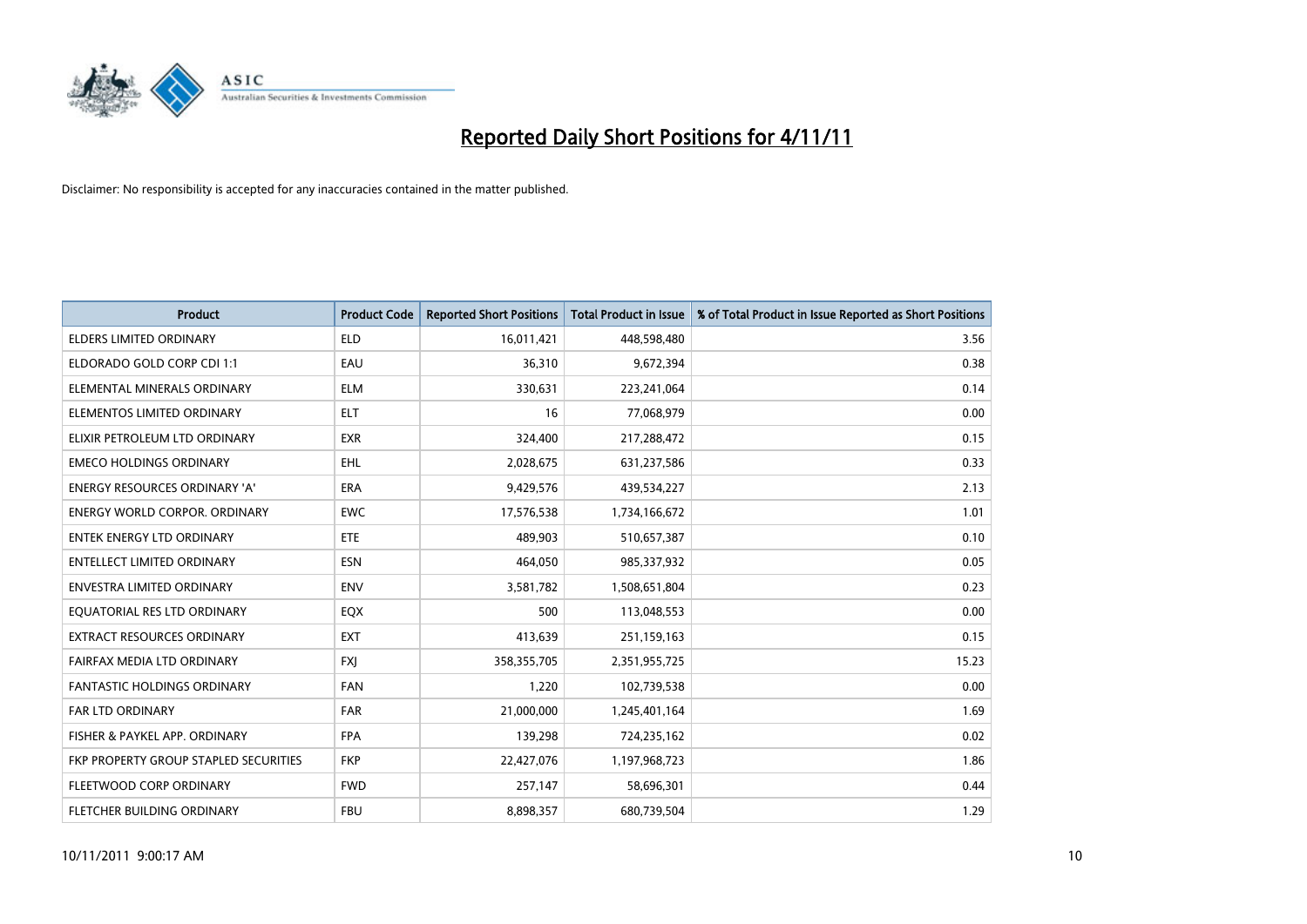

| <b>Product</b>                       | <b>Product Code</b> | <b>Reported Short Positions</b> | <b>Total Product in Issue</b> | % of Total Product in Issue Reported as Short Positions |
|--------------------------------------|---------------------|---------------------------------|-------------------------------|---------------------------------------------------------|
| FLEXIGROUP LIMITED ORDINARY          | <b>FXL</b>          | 408,758                         | 277,862,586                   | 0.14                                                    |
| FLIGHT CENTRE ORDINARY               | <b>FLT</b>          | 6,715,041                       | 99,990,391                    | 6.69                                                    |
| FLINDERS MINES LTD ORDINARY          | <b>FMS</b>          | 21,969,404                      | 1,821,300,404                 | 1.20                                                    |
| FOCUS MINERALS LTD ORDINARY          | <b>FML</b>          | 8,002,148                       | 4,320,773,701                 | 0.18                                                    |
| <b>FORGE GROUP LIMITED ORDINARY</b>  | FGE                 | 113,422                         | 83,429,014                    | 0.13                                                    |
| FORTE ENERGY NL ORDINARY             | <b>FTE</b>          | 2,667,039                       | 695,589,311                   | 0.38                                                    |
| FORTESCUE METALS GRP ORDINARY        | <b>FMG</b>          | 69,607,366                      | 3,113,798,659                 | 2.17                                                    |
| <b>FOSTER'S GROUP ORDINARY</b>       | FGL                 | 10,877,006                      | 1,941,514,539                 | 0.54                                                    |
| FTD CORPORATION ORDINARY             | <b>FTD</b>          | 8,088                           | 36,474,593                    | 0.02                                                    |
| <b>FUNTASTIC LIMITED ORDINARY</b>    | <b>FUN</b>          | 322,528                         | 340,997,682                   | 0.09                                                    |
| G.U.D. HOLDINGS ORDINARY             | GUD                 | 549,921                         | 70,107,387                    | 0.77                                                    |
| <b>GALAXY RESOURCES ORDINARY</b>     | <b>GXY</b>          | 2,925,680                       | 323,327,000                   | 0.89                                                    |
| <b>GEODYNAMICS LIMITED ORDINARY</b>  | GDY                 | 34,227                          | 337,942,224                   | 0.01                                                    |
| <b>GINDALBIE METALS LTD ORDINARY</b> | GBG                 | 24,866,256                      | 1,135,565,349                 | 2.19                                                    |
| <b>GLOBAL MINING ORDINARY</b>        | GMI                 | 8,951                           | 184,894,556                   | 0.00                                                    |
| <b>GLOUCESTER COAL ORDINARY</b>      | GCL                 | 1,352,672                       | 202,905,967                   | 0.64                                                    |
| <b>GME RESOURCES LTD ORDINARY</b>    | <b>GME</b>          | 800                             | 322,635,902                   | 0.00                                                    |
| <b>GOLD ONE INT LTD ORDINARY</b>     | GDO                 | 1,908,476                       | 809,324,408                   | 0.23                                                    |
| <b>GOLDEN WEST RESOURCE ORDINARY</b> | <b>GWR</b>          | 1,617                           | 192,082,567                   | 0.00                                                    |
| <b>GOODMAN FIELDER. ORDINARY</b>     | <b>GFF</b>          | 72,113,108                      | 1,955,559,207                 | 3.68                                                    |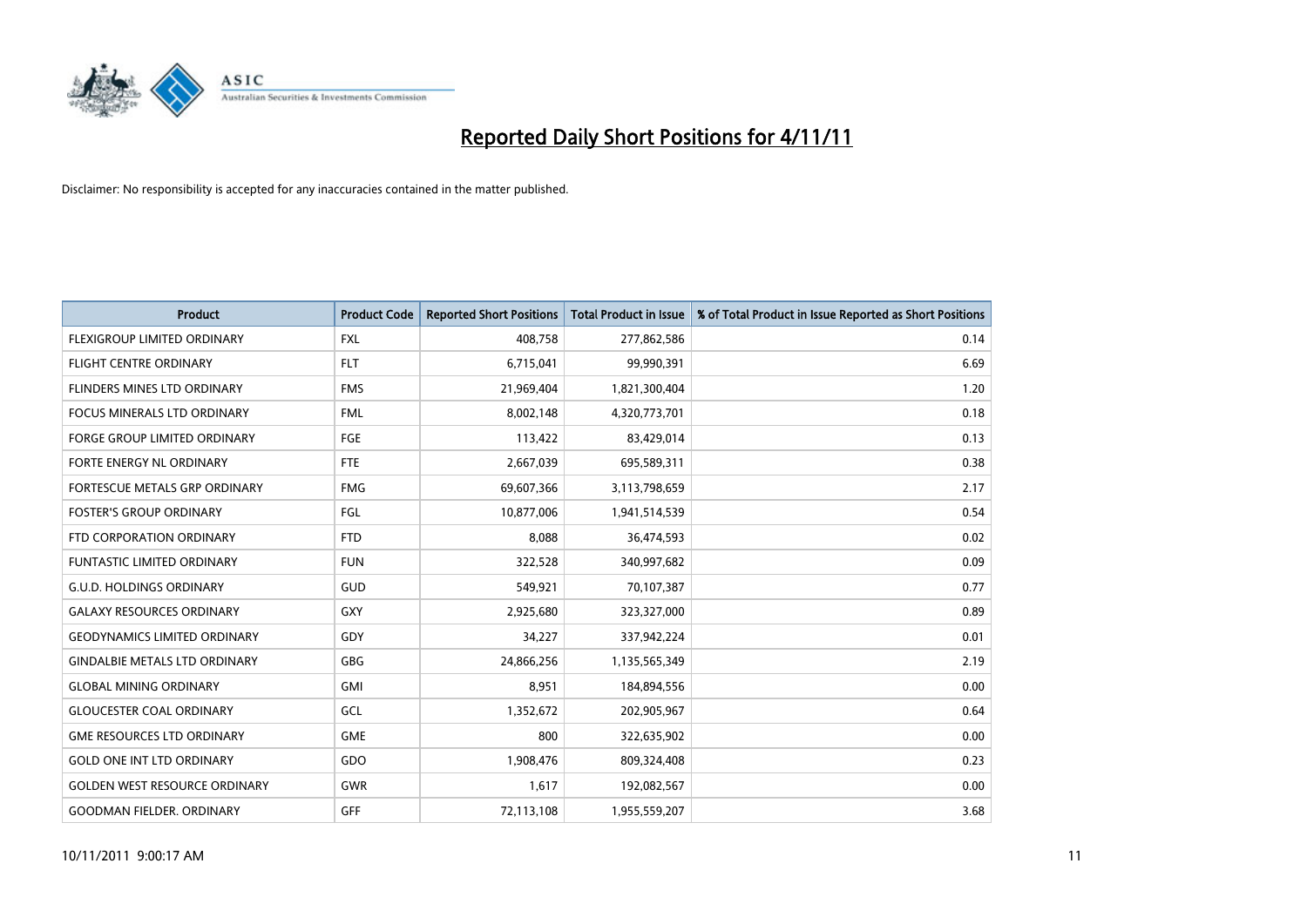

| <b>Product</b>                            | <b>Product Code</b> | <b>Reported Short Positions</b> | <b>Total Product in Issue</b> | % of Total Product in Issue Reported as Short Positions |
|-------------------------------------------|---------------------|---------------------------------|-------------------------------|---------------------------------------------------------|
| <b>GOODMAN GROUP STAPLED US PROHIBIT.</b> | <b>GMG</b>          | 27,074,225                      | 7,394,907,651                 | 0.34                                                    |
| <b>GPT GROUP STAPLED SEC.</b>             | <b>GPT</b>          | 17,404,920                      | 1,836,242,729                 | 0.93                                                    |
| <b>GRAINCORP LIMITED A CLASS ORDINARY</b> | <b>GNC</b>          | 879,588                         | 198,318,900                   | 0.45                                                    |
| <b>GRANGE RESOURCES. ORDINARY</b>         | <b>GRR</b>          | 181,089                         | 1,153,937,134                 | 0.00                                                    |
| <b>GREENCAP LIMITED ORDINARY</b>          | GCG                 |                                 | 262,515,385                   | 0.00                                                    |
| <b>GREENLAND MIN EN LTD ORDINARY</b>      | GGG                 | 3,120,205                       | 410,407,582                   | 0.75                                                    |
| <b>GRYPHON MINERALS LTD ORDINARY</b>      | GRY                 | 2,272,523                       | 300,122,058                   | 0.75                                                    |
| <b>GUILDFORD COAL LTD ORDINARY</b>        | <b>GUF</b>          | 2,003,306                       | 219,654,168                   | 0.92                                                    |
| <b>GUINNESS PEAT GROUP. CDI 1:1</b>       | <b>GPG</b>          | 54                              | 279,637,888                   | 0.00                                                    |
| <b>GUNNS LIMITED ORDINARY</b>             | <b>GNS</b>          | 54,303,295                      | 848,401,559                   | 6.38                                                    |
| <b>GWA GROUP LTD ORDINARY</b>             | <b>GWA</b>          | 12,428,020                      | 301,525,014                   | 4.12                                                    |
| HARVEY NORMAN ORDINARY                    | <b>HVN</b>          | 53,846,076                      | 1,062,316,784                 | 5.06                                                    |
| <b>HASTIE GROUP LIMITED ORDINARY</b>      | <b>HST</b>          | 62,162                          | 1,373,486,652                 | 0.00                                                    |
| HASTINGS DIVERSIFIED STAPLED SECURITY     | <b>HDF</b>          | 3,672,918                       | 530,001,072                   | 0.69                                                    |
| <b>HEARTWARE INT INC CDI 35:1</b>         | <b>HIN</b>          | 272,008                         | 48,598,550                    | 0.56                                                    |
| <b>HENDERSON GROUP CDI 1:1</b>            | <b>HGG</b>          | 11,979,193                      | 654,840,720                   | 1.81                                                    |
| HFA HOLDINGS LIMITED ORDINARY             | <b>HFA</b>          | 16,273                          | 117,332,831                   | 0.01                                                    |
| HIGHLANDS PACIFIC ORDINARY                | <b>HIG</b>          | 2,462,451                       | 686,082,148                   | 0.36                                                    |
| HILLGROVE RES LTD ORDINARY                | <b>HGO</b>          | 1,577,331                       | 793,698,575                   | 0.20                                                    |
| HILLS HOLDINGS LTD ORDINARY               | <b>HIL</b>          | 4.327.925                       | 247,364,903                   | 1.73                                                    |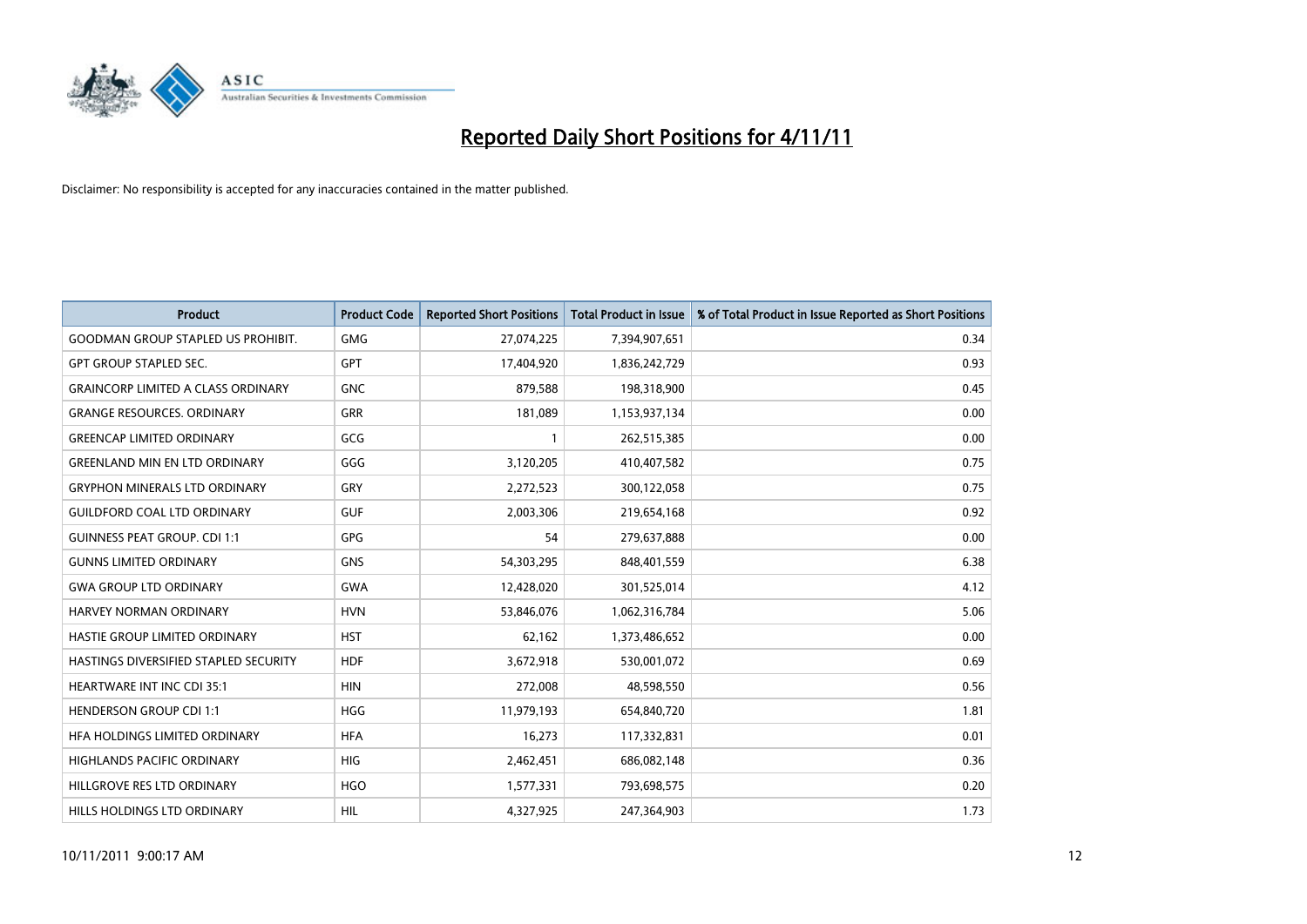

| <b>Product</b>                           | <b>Product Code</b> | <b>Reported Short Positions</b> | <b>Total Product in Issue</b> | % of Total Product in Issue Reported as Short Positions |
|------------------------------------------|---------------------|---------------------------------|-------------------------------|---------------------------------------------------------|
| HORIZON OIL LIMITED ORDINARY             | <b>HZN</b>          | 16,241,405                      | 1,130,811,515                 | 1.43                                                    |
| HUNNU COAL LIMITED ORDINARY              | <b>HUN</b>          | 58,734                          | 218,565,002                   | 0.03                                                    |
| <b>ICON ENERGY LIMITED ORDINARY</b>      | <b>ICN</b>          | 2,430                           | 469,301,394                   | 0.00                                                    |
| <b>IINET LIMITED ORDINARY</b>            | <b>IIN</b>          | 132,991                         | 149,787,226                   | 0.07                                                    |
| <b>ILUKA RESOURCES ORDINARY</b>          | ILU                 | 6,048,762                       | 418,700,517                   | 1.42                                                    |
| <b>IMDEX LIMITED ORDINARY</b>            | <b>IMD</b>          | 596,224                         | 204,447,435                   | 0.27                                                    |
| IMF (AUSTRALIA) LTD ORDINARY             | <b>IMF</b>          | 330,821                         | 123,828,193                   | 0.26                                                    |
| <b>IMX RESOURCES LTD ORDINARY</b>        | <b>IXR</b>          | 20,000                          | 262,612,803                   | 0.01                                                    |
| <b>INCITEC PIVOT ORDINARY</b>            | <b>IPL</b>          | 917,217                         | 1,628,730,107                 | 0.04                                                    |
| <b>INDEPENDENCE GROUP ORDINARY</b>       | <b>IGO</b>          | 5,176,778                       | 202,907,135                   | 2.57                                                    |
| INDOPHIL RESOURCES ORDINARY              | <b>IRN</b>          | 1,916,374                       | 995,437,860                   | 0.19                                                    |
| <b>INDUSTREA LIMITED ORDINARY</b>        | <b>IDL</b>          | 3,210,606                       | 364,733,566                   | 0.87                                                    |
| <b>INFIGEN ENERGY STAPLED SECURITIES</b> | <b>IFN</b>          | 5,166,135                       | 762,265,972                   | 0.69                                                    |
| ING RE COM GROUP STAPLED SECURITIES      | <b>ILF</b>          | 3,583                           | 441,029,194                   | 0.00                                                    |
| INSURANCE AUSTRALIA ORDINARY             | IAG                 | 13,472,954                      | 2,079,034,021                 | 0.63                                                    |
| <b>INTEGRA MINING LTD, ORDINARY</b>      | <b>IGR</b>          | 4,807,384                       | 843,743,881                   | 0.56                                                    |
| <b>INTREPID MINES ORDINARY</b>           | <b>IAU</b>          | 2,539,394                       | 522,391,334                   | 0.51                                                    |
| INVESTA OFFICE FUND STAPLED SECURITIES   | <b>IOF</b>          | 13,198,521                      | 2,657,463,999                 | 0.49                                                    |
| <b>INVOCARE LIMITED ORDINARY</b>         | IVC                 | 1,123,601                       | 110,030,298                   | 1.02                                                    |
| <b>ION LIMITED ORDINARY</b>              | <b>ION</b>          | 164,453                         | 256,365,105                   | 0.06                                                    |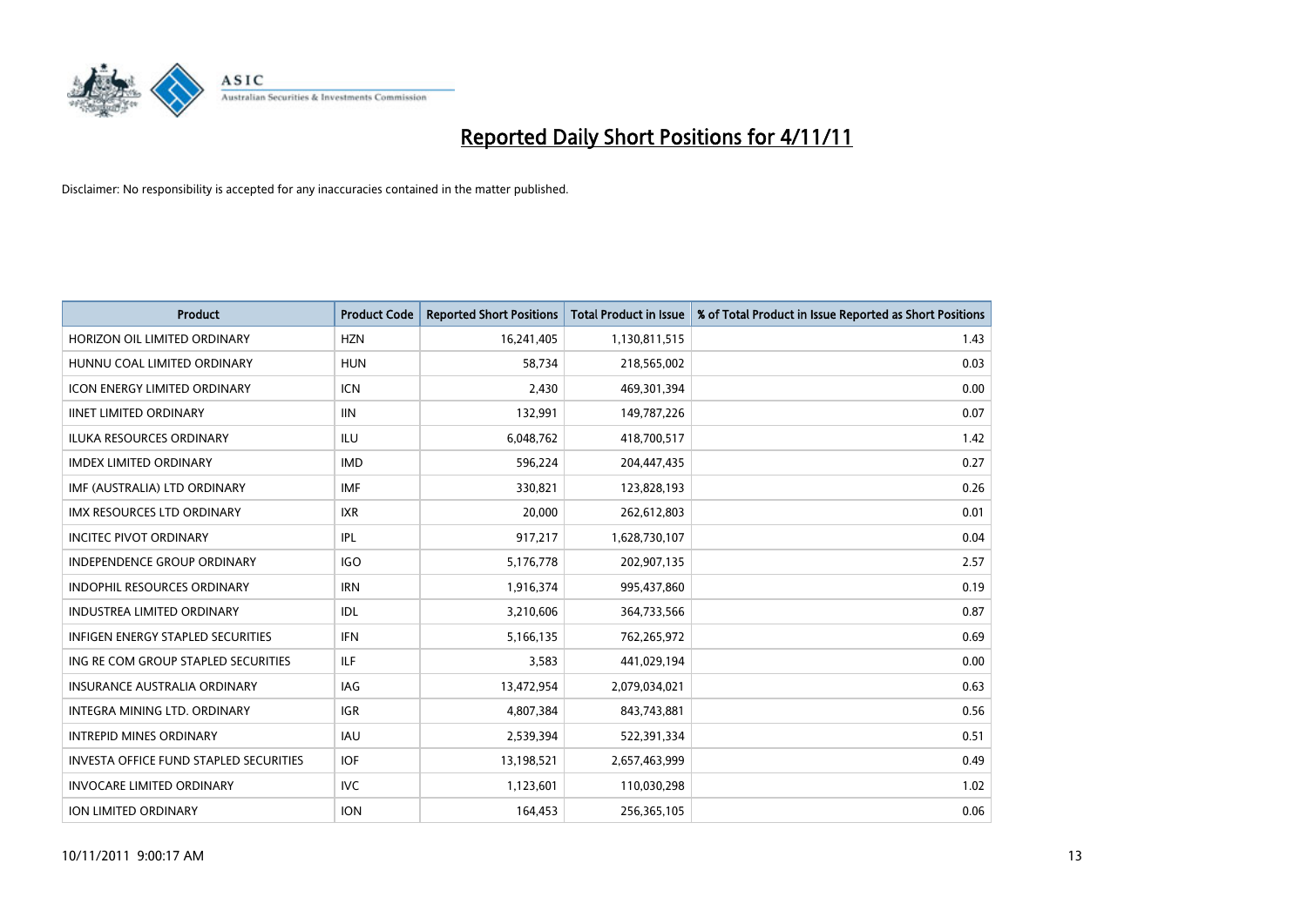

| <b>Product</b>                                  | <b>Product Code</b> | <b>Reported Short Positions</b> | <b>Total Product in Issue</b> | % of Total Product in Issue Reported as Short Positions |
|-------------------------------------------------|---------------------|---------------------------------|-------------------------------|---------------------------------------------------------|
| <b>IOOF HOLDINGS LTD ORDINARY</b>               | IFL                 | 881,825                         | 229,794,395                   | 0.39                                                    |
| IRESS MARKET TECH. ORDINARY                     | <b>IRE</b>          | 852,563                         | 127,036,010                   | 0.67                                                    |
| <b>IRON ORE HOLDINGS ORDINARY</b>               | <b>IOH</b>          | 31,504                          | 166,087,005                   | 0.02                                                    |
| ISHARES FTSE CHINA25 CDI 1:1                    | <b>IZZ</b>          | 76,161                          | 128,250,000                   | 0.06                                                    |
| ISHARES MSCI AUS 200 ISHARES MSCI AUS 200       | <b>IOZ</b>          | 67,119                          | 2,326,394                     | 2.89                                                    |
| ISHARES MSCI EM MKTS CDI 1:1                    | IEM                 | 25,899                          | 425,700,000                   | 0.01                                                    |
| ISHARES S&P HIGH DIV ISHARES S&P HIGH DIV       | <b>IHD</b>          | 99,941                          | 2,201,253                     | 4.54                                                    |
| ISHARES SMALL ORDS ISHARES SMALL ORDS           | <b>ISO</b>          | 839,179                         | 5,401,916                     | 15.53                                                   |
| <b>IVANHOE AUSTRALIA ORDINARY</b>               | <b>IVA</b>          | 222,659                         | 485,392,840                   | 0.04                                                    |
| <b>JAMES HARDIE INDUST CHESS DEPOSITARY INT</b> | <b>IHX</b>          | 22,761,362                      | 435,640,582                   | 5.22                                                    |
| <b>JAMESON RESOURCES ORDINARY</b>               | <b>JAL</b>          | 1,600,000                       | 95,828,865                    | 1.67                                                    |
| <b>JB HI-FI LIMITED ORDINARY</b>                | <b>IBH</b>          | 21,980,038                      | 98,830,643                    | 22.23                                                   |
| <b>JUPITER MINES ORDINARY</b>                   | <b>IMS</b>          | 3,903                           | 1,561,235,037                 | 0.00                                                    |
| <b>KAGARA LTD ORDINARY</b>                      | <b>KZL</b>          | 11,821,525                      | 718,068,836                   | 1.64                                                    |
| KAROON GAS AUSTRALIA ORDINARY                   | <b>KAR</b>          | 4,425,059                       | 221,420,769                   | 1.97                                                    |
| KATHMANDU HOLD LTD ORDINARY                     | <b>KMD</b>          | 2,074,152                       | 200,000,000                   | 1.03                                                    |
| <b>KEYBRIDGE CAPITAL ORDINARY</b>               | KBC                 | 7,999                           | 172,070,564                   | 0.00                                                    |
| KIMBERLEY METALS LTD ORDINARY                   | <b>KBL</b>          | 1,820                           | 164,752,978                   | 0.00                                                    |
| KINGSGATE CONSOLID, ORDINARY                    | <b>KCN</b>          | 2,550,051                       | 139,123,167                   | 1.82                                                    |
| KINGSROSE MINING LTD ORDINARY                   | <b>KRM</b>          | 1,210,671                       | 267,448,726                   | 0.45                                                    |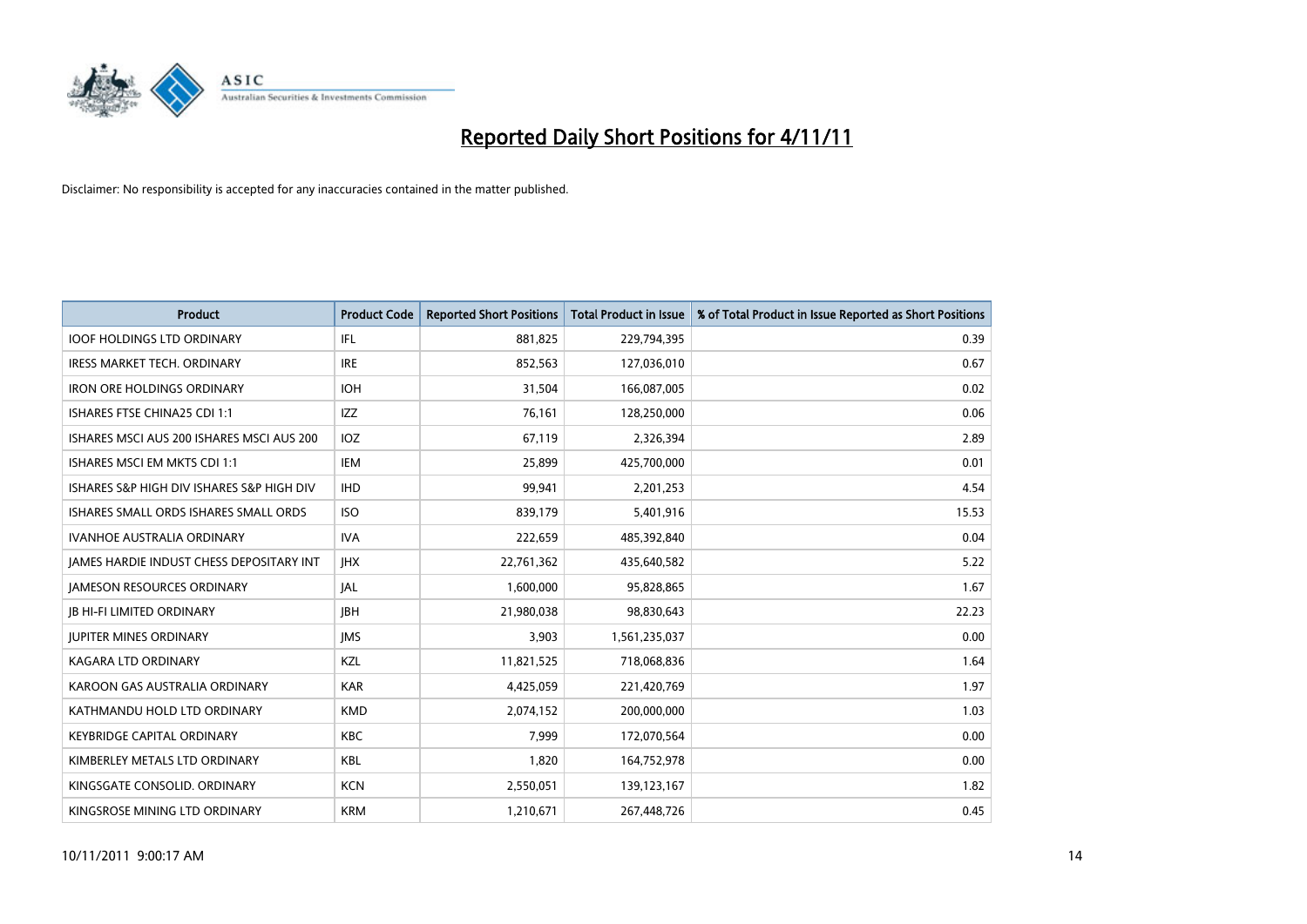

| <b>Product</b>                        | <b>Product Code</b> | <b>Reported Short Positions</b> | <b>Total Product in Issue</b> | % of Total Product in Issue Reported as Short Positions |
|---------------------------------------|---------------------|---------------------------------|-------------------------------|---------------------------------------------------------|
| LEIGHTON HOLDINGS ORDINARY            | LEI                 | 8,943,438                       | 336,515,596                   | 2.62                                                    |
| LEND LEASE GROUP UNIT/ORD STAPLED     | LLC                 | 2,480,148                       | 571,804,090                   | 0.42                                                    |
| LINC ENERGY LTD ORDINARY              | <b>LNC</b>          | 6,410,602                       | 503,418,900                   | 1.25                                                    |
| LIQUEFIED NATURAL ORDINARY            | LNG                 | 370,140                         | 267,699,015                   | 0.14                                                    |
| <b>LYNAS CORPORATION ORDINARY</b>     | <b>LYC</b>          | 104,432,740                     | 1,713,846,913                 | 6.07                                                    |
| M2 TELECOMMUNICATION ORDINARY         | <b>MTU</b>          | 699,353                         | 124,493,385                   | 0.55                                                    |
| <b>MACA LIMITED ORDINARY</b>          | <b>MLD</b>          | 1.651                           | 150,000,000                   | 0.00                                                    |
| MACARTHUR COAL ORDINARY               | <b>MCC</b>          | 317,466                         | 302,092,343                   | 0.10                                                    |
| MACMAHON HOLDINGS ORDINARY            | <b>MAH</b>          | 4,078,484                       | 738,631,705                   | 0.56                                                    |
| MACO ATLAS ROADS GRP ORDINARY STAPLED | <b>MOA</b>          | 14,209,676                      | 464,279,594                   | 3.07                                                    |
| MACQUARIE GROUP LTD ORDINARY          | MQG                 | 4,514,980                       | 348,285,032                   | 1.25                                                    |
| MAP GROUP STAPLED US PROHIBIT.        | <b>MAP</b>          | 8,145,441                       | 1,861,210,782                 | 0.40                                                    |
| <b>MARENGO MINING ORDINARY</b>        | <b>MGO</b>          | 68,715                          | 1,002,399,863                 | 0.01                                                    |
| <b>MATRIX C &amp; E LTD ORDINARY</b>  | <b>MCE</b>          | 377,026                         | 77,081,507                    | 0.46                                                    |
| MCMILLAN SHAKESPEARE ORDINARY         | <b>MMS</b>          | 99,988                          | 68,317,790                    | 0.14                                                    |
| MCPHERSON'S LTD ORDINARY              | <b>MCP</b>          | 17,402                          | 72,401,758                    | 0.02                                                    |
| MEDUSA MINING LTD ORDINARY            | <b>MML</b>          | 1,098,348                       | 188,827,911                   | 0.58                                                    |
| MELBOURNE IT LIMITED ORDINARY         | <b>MLB</b>          | 138,165                         | 81,352,178                    | 0.17                                                    |
| MEO AUSTRALIA LTD ORDINARY            | <b>MEO</b>          | 397,132                         | 539,913,260                   | 0.07                                                    |
| <b>MERMAID MARINE ORDINARY</b>        | <b>MRM</b>          | 736.844                         | 217,718,357                   | 0.33                                                    |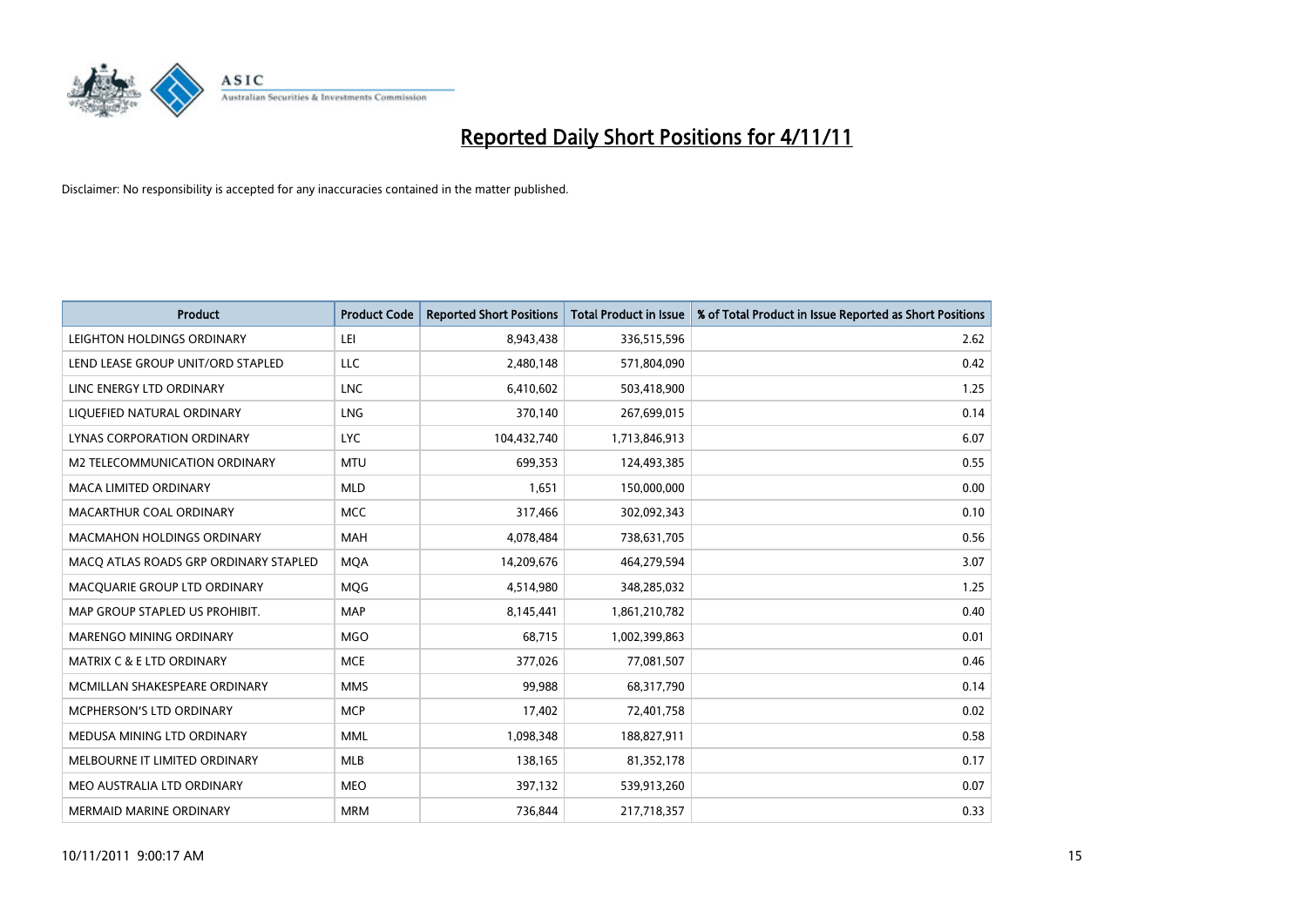

| <b>Product</b>                    | <b>Product Code</b> | <b>Reported Short Positions</b> | <b>Total Product in Issue</b> | % of Total Product in Issue Reported as Short Positions |
|-----------------------------------|---------------------|---------------------------------|-------------------------------|---------------------------------------------------------|
| MESOBLAST LIMITED ORDINARY        | <b>MSB</b>          | 6,197,693                       | 280,425,258                   | 2.21                                                    |
| METALS X LIMITED ORDINARY         | <b>MLX</b>          | 326,940                         | 1,330,804,811                 | 0.03                                                    |
| METCASH LIMITED ORDINARY          | <b>MTS</b>          | 30,801,810                      | 771,343,008                   | 3.98                                                    |
| METGASCO LIMITED ORDINARY         | <b>MEL</b>          | 235,435                         | 337,396,221                   | 0.07                                                    |
| METMINCO LIMITED ORDINARY         | <b>MNC</b>          | 807,106                         | 1,462,616,146                 | 0.05                                                    |
| METROCOAL LIMITED ORDINARY        | <b>MTE</b>          | 15,000                          | 102,123,663                   | 0.01                                                    |
| MHM METALS LIMITED ORDINARY       | <b>MHM</b>          | 163,752                         | 102,334,203                   | 0.16                                                    |
| MICLYN EXP OFFSHR ORDINARY        | <b>MIO</b>          | 23,702                          | 274,618,684                   | 0.01                                                    |
| MINCOR RESOURCES NL ORDINARY      | <b>MCR</b>          | 1,319,968                       | 196,180,804                   | 0.66                                                    |
| MINEMAKERS LIMITED ORDINARY       | <b>MAK</b>          | 44,227                          | 227,003,950                   | 0.02                                                    |
| MINERAL DEPOSITS ORDINARY         | <b>MDL</b>          | 1,005,547                       | 83,538,786                    | 1.17                                                    |
| MINERAL RESOURCES, ORDINARY       | <b>MIN</b>          | 752,738                         | 184,301,989                   | 0.39                                                    |
| MIRABELA NICKEL LTD ORDINARY      | <b>MBN</b>          | 17,037,616                      | 491,781,237                   | 3.47                                                    |
| MIRVAC GROUP STAPLED SECURITIES   | <b>MGR</b>          | 33,936,585                      | 3,416,924,188                 | 0.97                                                    |
| <b>MOLOPO ENERGY LTD ORDINARY</b> | <b>MPO</b>          | 1,785,204                       | 245,579,810                   | 0.72                                                    |
| MOLY MINES LIMITED ORDINARY       | <b>MOL</b>          | 15,067                          | 384,893,989                   | 0.00                                                    |
| MONADELPHOUS GROUP ORDINARY       | <b>MND</b>          | 1,773,534                       | 88,674,327                    | 2.01                                                    |
| MORTGAGE CHOICE LTD ORDINARY      | <b>MOC</b>          | 696,752                         | 119,948,255                   | 0.58                                                    |
| <b>MOUNT GIBSON IRON ORDINARY</b> | <b>MGX</b>          | 14,532,907                      | 1,082,570,693                 | 1.33                                                    |
| MSF SUGAR LIMITED ORDINARY        | <b>MSF</b>          | 9,441                           | 69,248,422                    | 0.01                                                    |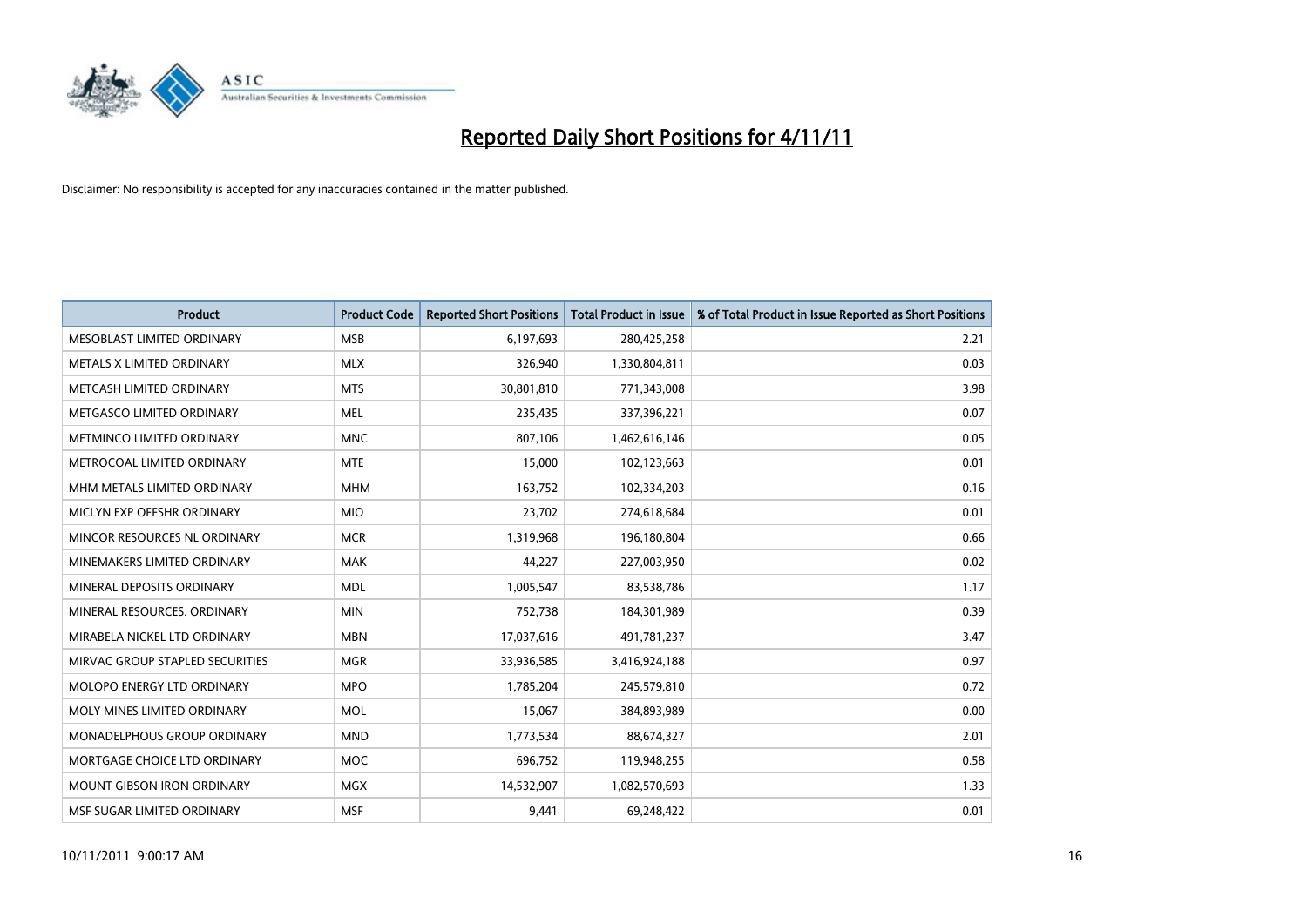

| <b>Product</b>                    | <b>Product Code</b> | <b>Reported Short Positions</b> | <b>Total Product in Issue</b> | % of Total Product in Issue Reported as Short Positions |
|-----------------------------------|---------------------|---------------------------------|-------------------------------|---------------------------------------------------------|
| <b>MULTIPLEX SITES SITES</b>      | <b>MXUPA</b>        | 22                              | 4,500,000                     | 0.00                                                    |
| MURCHISON METALS LTD ORDINARY     | <b>MMX</b>          | 21,202,229                      | 442,437,524                   | 4.81                                                    |
| <b>MYER HOLDINGS LTD ORDINARY</b> | <b>MYR</b>          | 60,184,665                      | 583,384,551                   | 10.31                                                   |
| MYSTATE LIMITED ORDINARY          | <b>MYS</b>          | 63,452                          | 67,463,454                    | 0.09                                                    |
| NANOSONICS LIMITED ORDINARY       | <b>NAN</b>          | 2                               | 230,528,535                   | 0.00                                                    |
| NATIONAL AUST. BANK ORDINARY      | <b>NAB</b>          | 21,462,943                      | 2,201,188,437                 | 0.96                                                    |
| NATURAL FUEL LIMITED ORDINARY     | <b>NFL</b>          |                                 | 1,121,912                     | 0.00                                                    |
| NAVIGATOR RESOURCES ORDINARY      | <b>NAV</b>          | 500                             | 2,096,093,840                 | 0.00                                                    |
| NAVITAS LIMITED ORDINARY          | <b>NVT</b>          | 2,581,401                       | 375,318,628                   | 0.68                                                    |
| NEPTUNE MARINE ORDINARY           | <b>NMS</b>          | 182,253                         | 1,748,545,632                 | 0.01                                                    |
| NEW HOPE CORPORATION ORDINARY     | NHC                 | 708,291                         | 830,230,549                   | 0.08                                                    |
| NEWCREST MINING ORDINARY          | <b>NCM</b>          | 1,416,371                       | 765,495,616                   | 0.16                                                    |
| NEWS CORP A NON-VOTING CDI        | <b>NWSLV</b>        | 3,079,328                       | 1,723,712,922                 | 0.18                                                    |
| NEWS CORP B VOTING CDI            | <b>NWS</b>          | 3,628,070                       | 798,520,953                   | 0.45                                                    |
| NEXBIS LIMITED ORDINARY           | <b>NBS</b>          | 63,733                          | 798,356,704                   | 0.01                                                    |
| NEXUS ENERGY LIMITED ORDINARY     | <b>NXS</b>          | 15,732,727                      | 1,326,697,820                 | 1.19                                                    |
| NIB HOLDINGS LIMITED ORDINARY     | <b>NHF</b>          | 104,911                         | 466,733,110                   | 0.02                                                    |
| NIDO PETROLEUM ORDINARY           | <b>NDO</b>          | 593,361                         | 1,389,163,151                 | 0.04                                                    |
| NOBLE MINERAL RES ORDINARY        | <b>NMG</b>          | 711,914                         | 522,308,820                   | 0.14                                                    |
| NORTHERN IRON LTD ORDINARY        | <b>NFE</b>          | 839,798                         | 336,084,863                   | 0.24                                                    |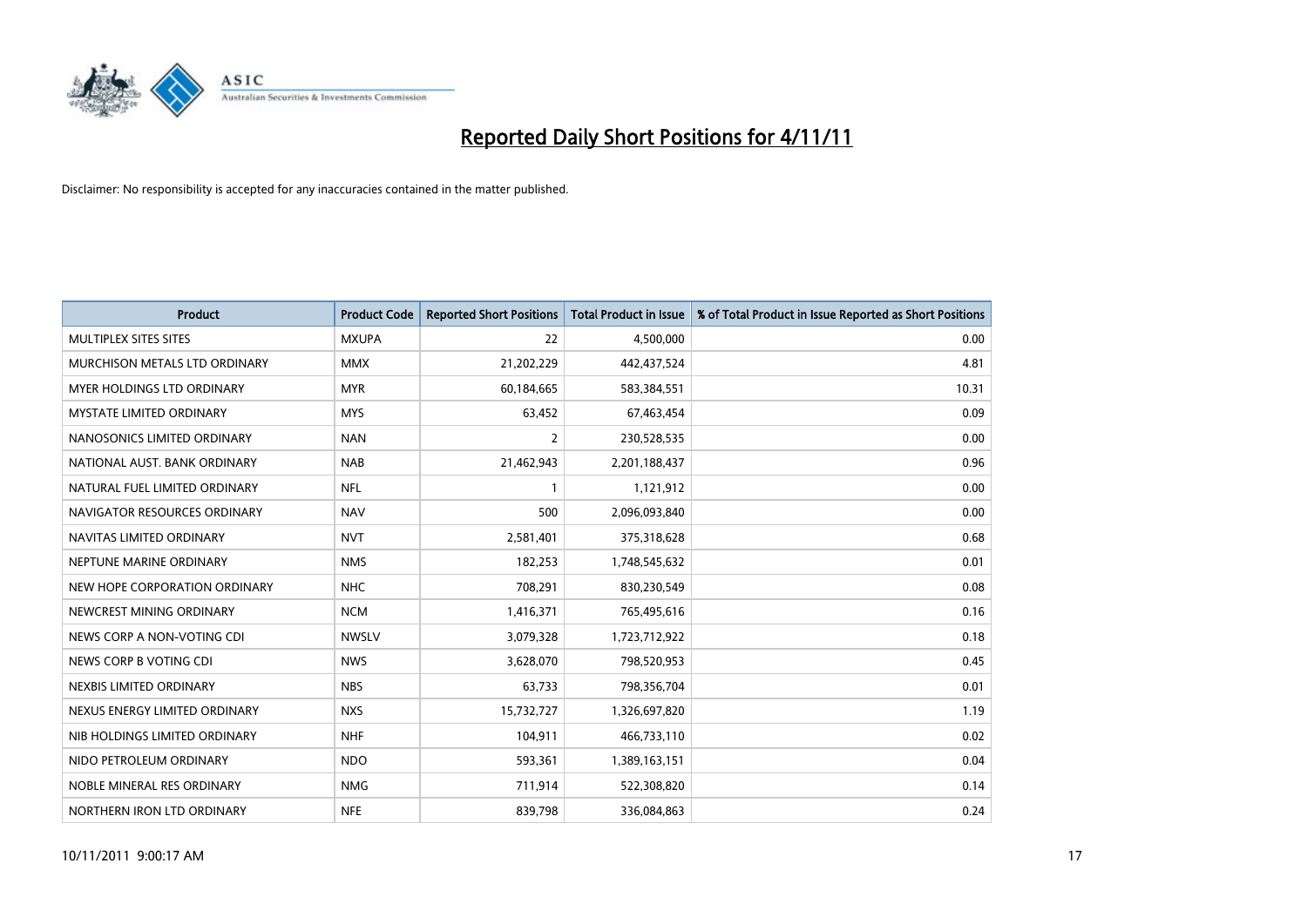

| <b>Product</b>                        | <b>Product Code</b> | <b>Reported Short Positions</b> | <b>Total Product in Issue</b> | % of Total Product in Issue Reported as Short Positions |
|---------------------------------------|---------------------|---------------------------------|-------------------------------|---------------------------------------------------------|
| NRW HOLDINGS LIMITED ORDINARY         | <b>NWH</b>          | 457,371                         | 278,888,011                   | 0.14                                                    |
| NUCOAL RESOURCES NL ORDINARY          | <b>NCR</b>          | 88,565                          | 441,129,875                   | 0.02                                                    |
| NUFARM LIMITED ORDINARY               | <b>NUF</b>          | 4,262,735                       | 261,833,005                   | 1.65                                                    |
| OAKTON LIMITED ORDINARY               | <b>OKN</b>          | 652,261                         | 93,800,235                    | 0.69                                                    |
| OCEANAGOLD CORP. CHESS DEPOSITARY INT | <b>OGC</b>          | 810,114                         | 262,609,273                   | 0.30                                                    |
| OCEANIA CAPITAL LTD ORDINARY          | <b>OCP</b>          | 2,500                           | 91,921,295                    | 0.00                                                    |
| OIL SEARCH LTD ORDINARY               | <b>OSH</b>          | 10,559,695                      | 1,325,155,171                 | 0.79                                                    |
| OM HOLDINGS LIMITED ORDINARY          | <b>OMH</b>          | 8,911,884                       | 504,105,150                   | 1.77                                                    |
| <b>ONESTEEL LIMITED ORDINARY</b>      | OST                 | 37,805,297                      | 1,342,393,583                 | 2.82                                                    |
| ORICA LIMITED ORDINARY                | ORI                 | 2,703,336                       | 363,966,570                   | 0.73                                                    |
| ORICA LIMITED STEP UP PREFERENCE      | <b>ORIPB</b>        | 5,089                           | 5,000,000                     | 0.10                                                    |
| ORIGIN ENERGY ORDINARY                | <b>ORG</b>          | 3,037,759                       | 1,086,100,440                 | 0.27                                                    |
| OROCOBRE LIMITED ORDINARY             | <b>ORE</b>          | 117,856                         | 103,195,029                   | 0.11                                                    |
| OROTONGROUP LIMITED ORDINARY          | ORL                 | 5,935                           | 40,880,902                    | 0.01                                                    |
| OTTO ENERGY LIMITED ORDINARY          | OEL                 | 109,204                         | 1,138,290,071                 | 0.01                                                    |
| OZ MINERALS ORDINARY                  | OZL                 | 9,976,625                       | 316,690,008                   | 3.12                                                    |
| PACIFIC BRANDS ORDINARY               | <b>PBG</b>          | 7,243,113                       | 931,386,248                   | 0.79                                                    |
| PALADIN ENERGY LTD ORDINARY           | <b>PDN</b>          | 30,692,436                      | 835,391,964                   | 3.67                                                    |
| PANAUST LIMITED ORDINARY              | <b>PNA</b>          | 14,069,364                      | 593,892,185                   | 2.35                                                    |
| PANORAMIC RESOURCES ORDINARY          | PAN                 | 741,838                         | 207,050,710                   | 0.36                                                    |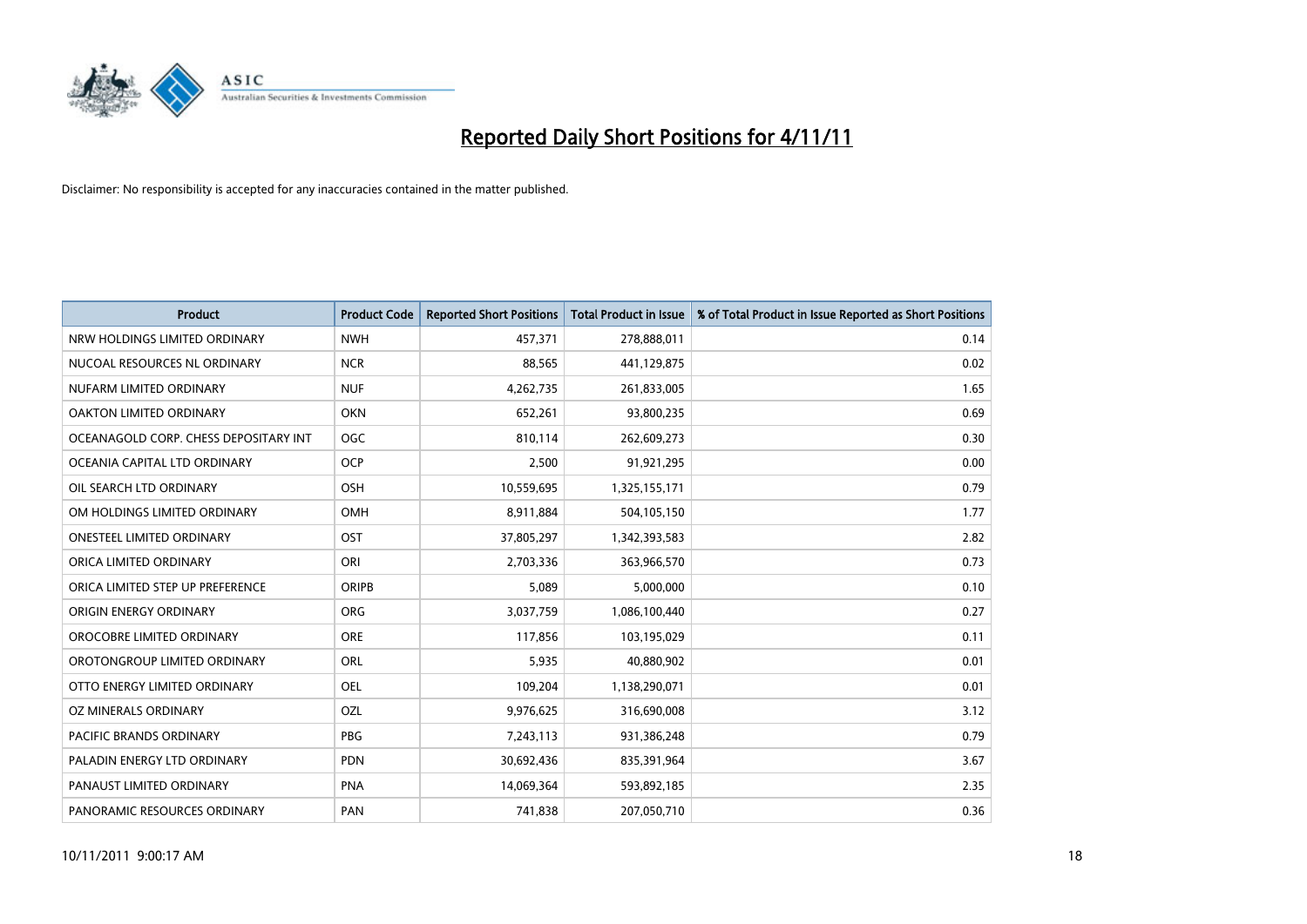

| <b>Product</b>                | <b>Product Code</b> | <b>Reported Short Positions</b> | <b>Total Product in Issue</b> | % of Total Product in Issue Reported as Short Positions |
|-------------------------------|---------------------|---------------------------------|-------------------------------|---------------------------------------------------------|
| PAPERLINX LIMITED ORDINARY    | <b>PPX</b>          | 2,994,363                       | 609,280,761                   | 0.50                                                    |
| PAPILLON RES LTD ORDINARY     | PIR                 | 703,042                         | 209,170,467                   | 0.34                                                    |
| PATTIES FOODS LTD ORDINARY    | PFL                 |                                 | 138,989,223                   | 0.00                                                    |
| PEAK RESOURCES ORDINARY       | <b>PEK</b>          | 20,073                          | 155,979,643                   | 0.01                                                    |
| PEET LIMITED ORDINARY         | <b>PPC</b>          | 75,059                          | 320,170,604                   | 0.02                                                    |
| PENINSULA ENERGY LTD ORDINARY | PEN                 | 1,500,377                       | 2,135,490,443                 | 0.07                                                    |
| PERILYA LIMITED ORDINARY      | PEM                 | 1,317,247                       | 526,075,563                   | 0.26                                                    |
| PERPETUAL LIMITED ORDINARY    | PPT                 | 2,887,038                       | 41,342,420                    | 6.97                                                    |
| PERSEUS MINING LTD ORDINARY   | PRU                 | 2,237,025                       | 426,717,088                   | 0.52                                                    |
| PETSEC ENERGY ORDINARY        | <b>PSA</b>          | 223,332                         | 231,283,622                   | 0.10                                                    |
| PHARMAXIS LTD ORDINARY        | <b>PXS</b>          | 1,946,149                       | 229,116,309                   | 0.85                                                    |
| PHOSPHAGENICS LTD. ORDINARY   | POH                 | 485,386                         | 946,132,731                   | 0.05                                                    |
| PHOTON GROUP LTD ORDINARY     | PGA                 | 250,510                         | 1,540,886,866                 | 0.02                                                    |
| PLATINUM ASSET ORDINARY       | <b>PTM</b>          | 6,104,042                       | 561,347,878                   | 1.10                                                    |
| PLATINUM AUSTRALIA ORDINARY   | PLA                 | 4,319,416                       | 417,130,039                   | 1.04                                                    |
| PLATINUM CAPITAL LTD ORDINARY | <b>PMC</b>          |                                 | 165,756,878                   | 0.00                                                    |
| PMI GOLD CORP CDI 1:1         | <b>PVM</b>          | 3,400                           | 47,410,660                    | 0.01                                                    |
| PMP LIMITED ORDINARY          | <b>PMP</b>          | 18,471                          | 329,842,473                   | 0.01                                                    |
| PORT BOUVARD LIMITED ORDINARY | PBD                 | 6,754                           | 593,868,295                   | 0.00                                                    |
| PREMIER INVESTMENTS ORDINARY  | PMV                 | 95,084                          | 155,062,831                   | 0.06                                                    |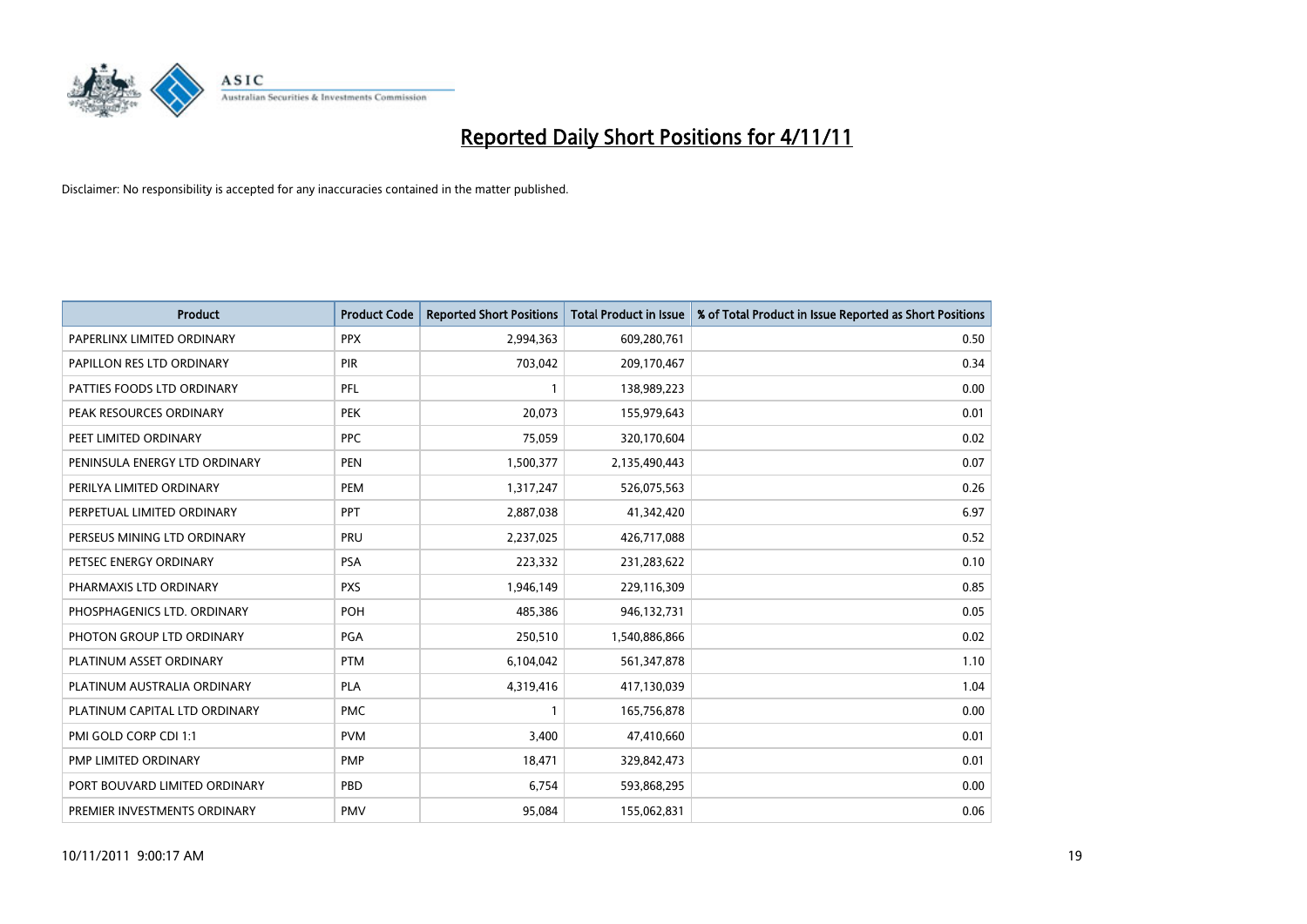

| <b>Product</b>                      | <b>Product Code</b> | <b>Reported Short Positions</b> | <b>Total Product in Issue</b> | % of Total Product in Issue Reported as Short Positions |
|-------------------------------------|---------------------|---------------------------------|-------------------------------|---------------------------------------------------------|
| PRIMA BIOMED LTD ORDINARY           | <b>PRR</b>          | 3,299,631                       | 1,011,492,517                 | 0.33                                                    |
| PRIMARY HEALTH CARE ORDINARY        | <b>PRY</b>          | 10,387,829                      | 500,336,679                   | 2.07                                                    |
| PRIME MEDIA GRP LTD ORDINARY        | <b>PRT</b>          | 989                             | 366,330,303                   | 0.00                                                    |
| PRIMEAG AUSTRALIA ORDINARY          | PAG                 | 10,995                          | 266,394,444                   | 0.00                                                    |
| PROGEN PHARMACEUTIC ORDINARY        | <b>PGL</b>          | 151,596                         | 24,709,097                    | 0.61                                                    |
| PROGRAMMED ORDINARY                 | <b>PRG</b>          | 535,032                         | 118,169,908                   | 0.45                                                    |
| <b>PSIVIDA CORP CDI 1:1</b>         | <b>PVA</b>          | 7,878                           | 8,689,940                     | 0.09                                                    |
| <b>QANTAS AIRWAYS ORDINARY</b>      | QAN                 | 32,355,956                      | 2,265,123,620                 | 1.43                                                    |
| <b>OBE INSURANCE GROUP ORDINARY</b> | OBE                 | 26,704,426                      | 1,115,545,692                 | 2.37                                                    |
| OR NATIONAL LIMITED ORDINARY        | <b>ORN</b>          | 17,816,707                      | 2,440,000,000                 | 0.72                                                    |
| QUBE LOGISTICS HLDG ORDINARY        | <b>QUB</b>          | 205,878                         | 803,032,897                   | 0.02                                                    |
| RAMELIUS RESOURCES ORDINARY         | <b>RMS</b>          | 94,426                          | 291,773,665                   | 0.02                                                    |
| RAMSAY HEALTH CARE ORDINARY         | <b>RHC</b>          | 812,524                         | 202,081,252                   | 0.39                                                    |
| <b>RCR TOMLINSON ORDINARY</b>       | <b>RCR</b>          | 83,992                          | 133,010,172                   | 0.06                                                    |
| <b>REA GROUP ORDINARY</b>           | <b>REA</b>          | 406,091                         | 131,714,699                   | 0.30                                                    |
| <b>RECKON LIMITED ORDINARY</b>      | <b>RKN</b>          | 846,603                         | 133,354,672                   | 0.63                                                    |
| <b>RED 5 LIMITED ORDINARY</b>       | <b>RED</b>          | 135,243                         | 1,283,674,237                 | 0.01                                                    |
| RED FORK ENERGY ORDINARY            | <b>RFE</b>          | 7,696                           | 269,769,853                   | 0.00                                                    |
| REDBANK ENERGY LTD ORDINARY         | <b>AEI</b>          | 19                              | 786,287                       | 0.00                                                    |
| REED RESOURCES LTD ORDINARY         | <b>RDR</b>          | 314,706                         | 264,742,501                   | 0.11                                                    |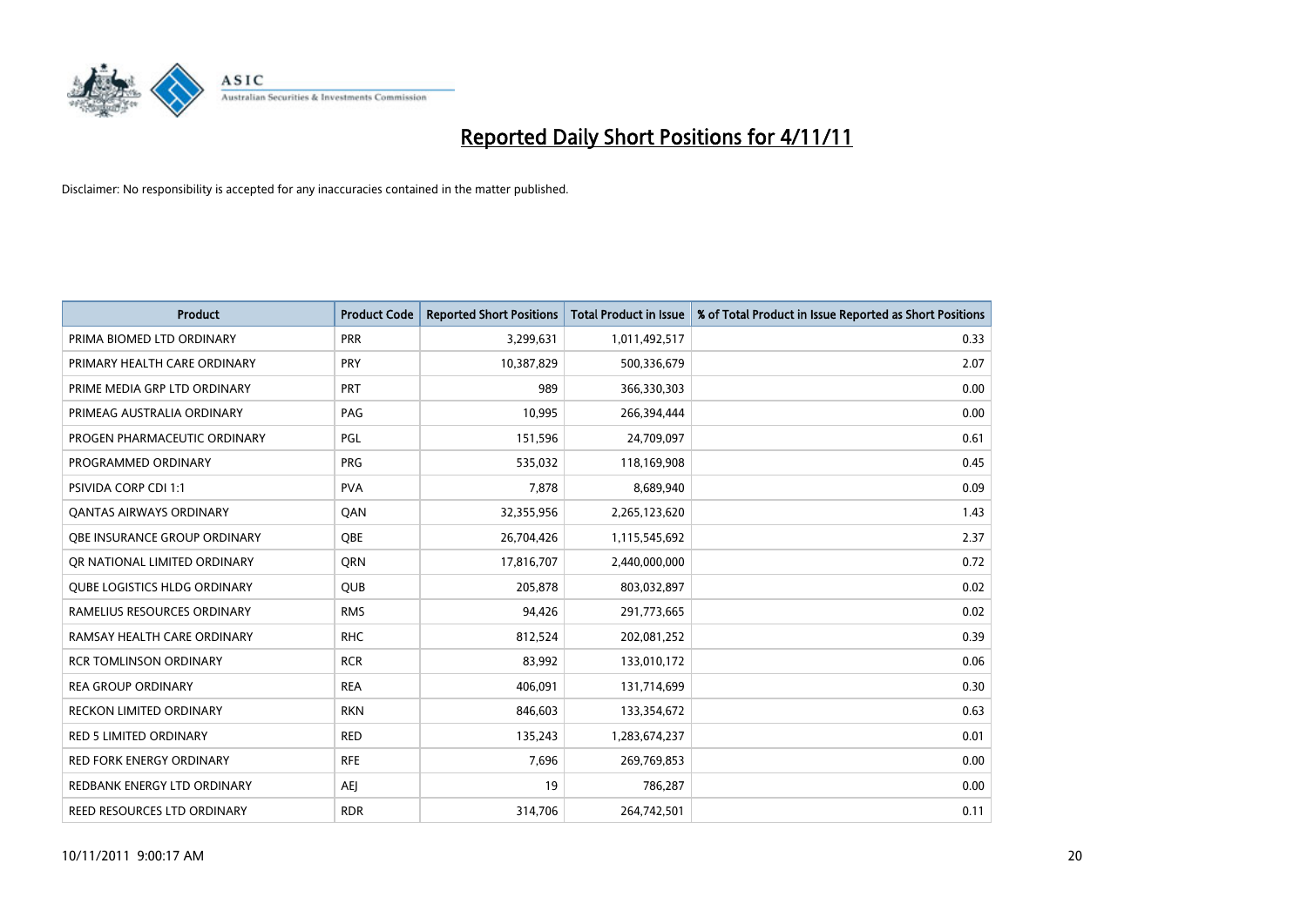

| <b>Product</b>                      | <b>Product Code</b> | <b>Reported Short Positions</b> | <b>Total Product in Issue</b> | % of Total Product in Issue Reported as Short Positions |
|-------------------------------------|---------------------|---------------------------------|-------------------------------|---------------------------------------------------------|
| <b>REGIS RESOURCES ORDINARY</b>     | <b>RRL</b>          | 819,689                         | 434,297,441                   | 0.19                                                    |
| RESMED INC CDI 10:1                 | <b>RMD</b>          | 6,465,006                       | 1,556,242,300                 | 0.42                                                    |
| <b>RESOLUTE MINING ORDINARY</b>     | <b>RSG</b>          | 4,224,573                       | 469,206,696                   | 0.89                                                    |
| RESOURCE AND INVEST. ORDINARY       | <b>RNI</b>          | 69                              | 124,984,308                   | 0.00                                                    |
| <b>RESOURCE GENERATION ORDINARY</b> | <b>RES</b>          | 341,811                         | 262,895,652                   | 0.13                                                    |
| RETAIL FOOD GROUP ORDINARY          | <b>RFG</b>          | 189                             | 108,229,282                   | 0.00                                                    |
| REVERSE CORP LIMITED ORDINARY       | <b>REF</b>          | 125,041                         | 92,382,175                    | 0.14                                                    |
| REX MINERALS LIMITED ORDINARY       | <b>RXM</b>          | 1,455,571                       | 153,635,519                   | 0.93                                                    |
| RHG LIMITED ORDINARY                | <b>RHG</b>          | 31,776                          | 308,483,177                   | 0.01                                                    |
| <b>RIALTO ENERGY ORDINARY</b>       | <b>RIA</b>          | 136,505                         | 375,006,264                   | 0.04                                                    |
| <b>RIDLEY CORPORATION ORDINARY</b>  | <b>RIC</b>          | 2,755                           | 307,817,071                   | 0.00                                                    |
| RIO TINTO LIMITED ORDINARY          | <b>RIO</b>          | 24,658,235                      | 435,758,720                   | 5.65                                                    |
| <b>RIVERCITY MOTORWAY STAPLED</b>   | <b>RCY</b>          | 132,000                         | 957,010,115                   | 0.01                                                    |
| ROC OIL COMPANY ORDINARY            | <b>ROC</b>          | 2,823,440                       | 685,797,763                   | 0.40                                                    |
| ROYAL WOLF HOLDINGS ORDINARY        | <b>RWH</b>          | 60,000                          | 100,387,052                   | 0.06                                                    |
| SAI GLOBAL LIMITED ORDINARY         | SAI                 | 1,671,391                       | 202,247,989                   | 0.83                                                    |
| SALMAT LIMITED ORDINARY             | <b>SLM</b>          | 251,531                         | 159,802,174                   | 0.16                                                    |
| SAMSON OIL & GAS LTD ORDINARY       | SSN                 | 739,356                         | 1,750,169,370                 | 0.03                                                    |
| SANDFIRE RESOURCES ORDINARY         | <b>SFR</b>          | 2,385,836                       | 150,879,969                   | 1.58                                                    |
| SANTOS LTD DEF EX ESG               | <b>STON</b>         | 12,828                          | 53,206,121                    | 0.02                                                    |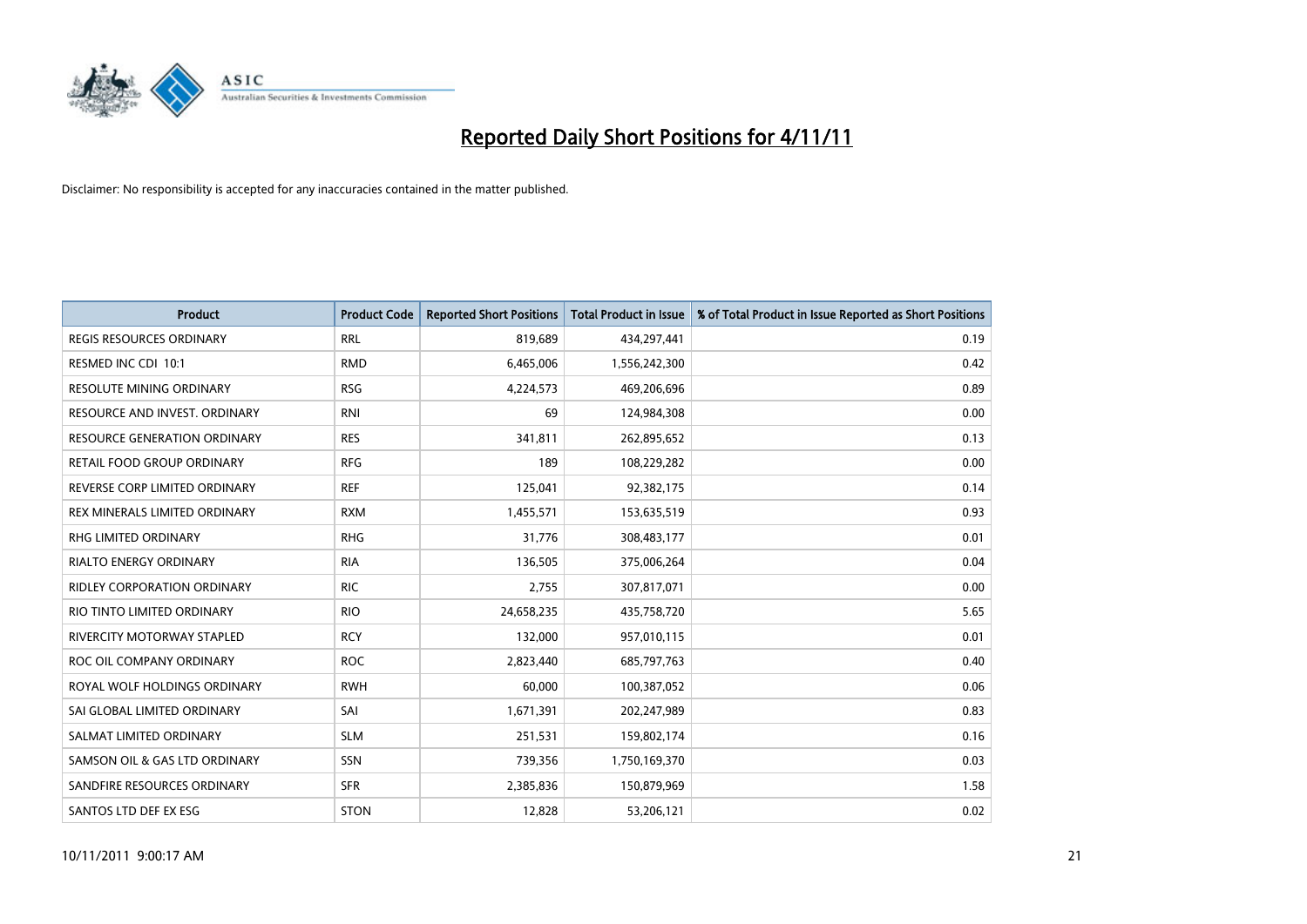

| <b>Product</b>                           | <b>Product Code</b> | <b>Reported Short Positions</b> | <b>Total Product in Issue</b> | % of Total Product in Issue Reported as Short Positions |
|------------------------------------------|---------------------|---------------------------------|-------------------------------|---------------------------------------------------------|
| SANTOS LTD ORDINARY                      | <b>STO</b>          | 22,890,286                      | 889,617,128                   | 2.58                                                    |
| SARACEN MINERAL ORDINARY                 | <b>SAR</b>          | 424.346                         | 588,210,240                   | 0.06                                                    |
| SEDGMAN LIMITED ORDINARY                 | <b>SDM</b>          | 379,784                         | 211,993,676                   | 0.18                                                    |
| SEEK LIMITED ORDINARY                    | <b>SEK</b>          | 16,849,976                      | 337,079,207                   | 4.99                                                    |
| SELECT HARVESTS ORDINARY                 | <b>SHV</b>          | 258,002                         | 56,392,664                    | 0.46                                                    |
| SENETAS CORPORATION ORDINARY             | <b>SEN</b>          | 756,999                         | 463,105,195                   | 0.16                                                    |
| SENEX ENERGY LIMITED ORDINARY            | SXY                 | 400.000                         | 915,484,081                   | 0.04                                                    |
| SERVCORP LIMITED ORDINARY                | SRV                 | 26,183                          | 98,440,807                    | 0.03                                                    |
| SERVICE STREAM ORDINARY                  | <b>SSM</b>          | 345,663                         | 283,418,867                   | 0.12                                                    |
| SEVEN GROUP HOLDINGS CONV. RED. PREF.    | <b>SVWPA</b>        | 20,181                          | 4,963,640                     | 0.41                                                    |
| SEVEN GROUP HOLDINGS ORDINARY            | <b>SVW</b>          | 626,825                         | 306,410,281                   | 0.20                                                    |
| SEVEN WEST MEDIA LTD ORDINARY            | <b>SWM</b>          | 3,239,143                       | 645,719,542                   | 0.51                                                    |
| SIGMA PHARMACEUTICAL ORDINARY            | <b>SIP</b>          | 10,943,307                      | 1,178,626,572                 | 0.91                                                    |
| SILEX SYSTEMS ORDINARY                   | <b>SLX</b>          | 592,763                         | 170,133,997                   | 0.34                                                    |
| SILVER LAKE RESOURCE ORDINARY            | <b>SLR</b>          | 110,797                         | 185,502,828                   | 0.05                                                    |
| SIMS METAL MGMT LTD ORDINARY             | SGM                 | 3,375,796                       | 207,811,428                   | 1.63                                                    |
| SINGAPORE TELECOMM. CHESS DEPOSITARY INT | SGT                 | 7,105,264                       | 181,963,571                   | 3.89                                                    |
| SIRIUS RESOURCES NL ORDINARY             | <b>SIR</b>          | 82,500                          | 137,134,586                   | 0.06                                                    |
| SIRTEX MEDICAL ORDINARY                  | <b>SRX</b>          | 2,339                           | 55,768,136                    | 0.00                                                    |
| SKILLED GROUP LTD ORDINARY               | <b>SKE</b>          | 50,286                          | 233, 243, 776                 | 0.01                                                    |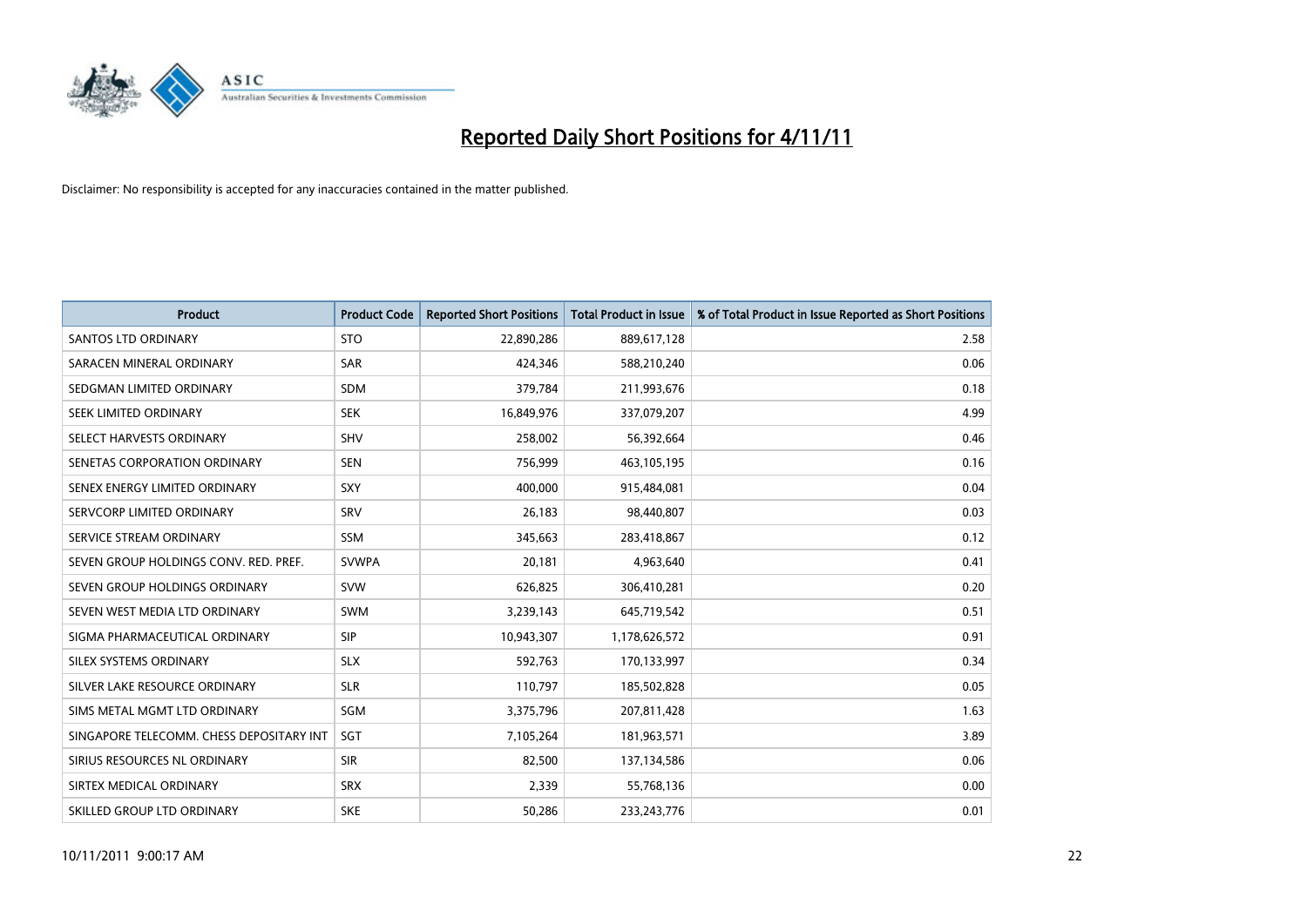

| <b>Product</b>                           | <b>Product Code</b> | <b>Reported Short Positions</b> | <b>Total Product in Issue</b> | % of Total Product in Issue Reported as Short Positions |
|------------------------------------------|---------------------|---------------------------------|-------------------------------|---------------------------------------------------------|
| <b>SKY NETWORK ORDINARY</b>              | <b>SKT</b>          | 10.000                          | 389,139,785                   | 0.00                                                    |
| SMS MANAGEMENT. ORDINARY                 | <b>SMX</b>          | 132,472                         | 68,290,180                    | 0.20                                                    |
| SONIC HEALTHCARE ORDINARY                | <b>SHL</b>          | 5,780,583                       | 389,969,875                   | 1.46                                                    |
| SOUL PATTINSON (W.H) ORDINARY            | SOL                 | 377                             | 238,640,580                   | 0.00                                                    |
| SOUTH BOULDER MINES ORDINARY             | <b>STB</b>          | 78,546                          | 87,115,688                    | 0.09                                                    |
| SP AUSNET STAPLED SECURITIES             | SPN                 | 2,975,925                       | 2,850,932,204                 | 0.09                                                    |
| SPARK INFRASTRUCTURE STAPLED NOTE & UNIT | SKI                 | 18,200,810                      | 1,326,734,264                 | 1.36                                                    |
| SPDR 200 FUND ETF UNITS                  | <b>STW</b>          | 8                               | 52,578,556                    | 0.00                                                    |
| SPECIALTY FASHION ORDINARY               | <b>SFH</b>          | 646,935                         | 192,086,121                   | 0.34                                                    |
| SPOTLESS GROUP LTD ORDINARY              | <b>SPT</b>          | 1,323,969                       | 265,454,407                   | 0.50                                                    |
| ST BARBARA LIMITED ORDINARY              | <b>SBM</b>          | 7,597,325                       | 325,615,389                   | 2.33                                                    |
| STAGING CONNECTIONS ORDINARY             | <b>STG</b>          | 2,917,189                       | 78,317,726                    | 3.72                                                    |
| STANMORE COAL LTD ORDINARY               | <b>SMR</b>          | 110,047                         | 89,791,402                    | 0.12                                                    |
| STARPHARMA HOLDINGS ORDINARY             | SPL                 | 1,375,342                       | 248,026,578                   | 0.55                                                    |
| STH AMERICAN COR LTD ORDINARY            | SAY                 | 9,200                           | 257,785,604                   | 0.00                                                    |
| STHN CROSS MEDIA ORDINARY                | <b>SXL</b>          | 3,569,131                       | 705,766,444                   | 0.52                                                    |
| STOCKLAND UNITS/ORD STAPLED              | <b>SGP</b>          | 20,582,921                      | 2,338,995,230                 | 0.86                                                    |
| STRAITS RES LTD. ORDINARY                | SRQ                 | 487,325                         | 324,796,141                   | 0.15                                                    |
| STW COMMUNICATIONS ORDINARY              | <b>SGN</b>          | 329,517                         | 363,702,471                   | 0.08                                                    |
| SUNCORP GROUP LTD ORDINARY               | <b>SUN</b>          | 11,306,385                      | 1,286,600,980                 | 0.86                                                    |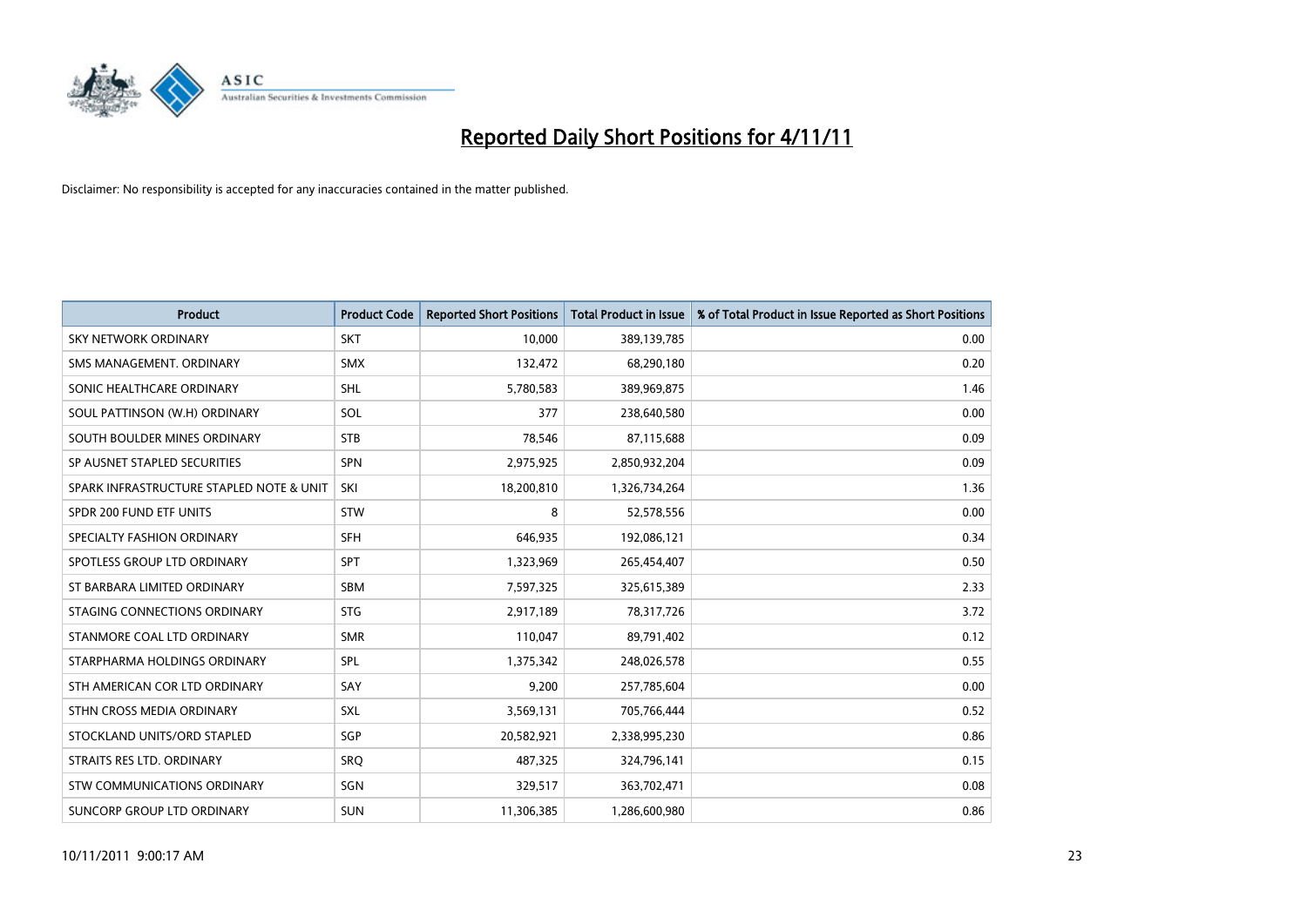

| <b>Product</b>                       | <b>Product Code</b> | <b>Reported Short Positions</b> | <b>Total Product in Issue</b> | % of Total Product in Issue Reported as Short Positions |
|--------------------------------------|---------------------|---------------------------------|-------------------------------|---------------------------------------------------------|
| SUNDANCE ENERGY ORDINARY             | <b>SEA</b>          | 87,065                          | 277,098,474                   | 0.03                                                    |
| SUNDANCE RESOURCES ORDINARY          | <b>SDL</b>          | 5,688,379                       | 2,898,082,169                 | 0.18                                                    |
| SUNLAND GROUP LTD ORDINARY           | <b>SDG</b>          | 38,698                          | 201,578,526                   | 0.02                                                    |
| SUPER RET REP LTD ORDINARY           | SUL                 | 2,336,206                       | 185,306,121                   | 1.24                                                    |
| SUPER RET REP LTD RIGHTS 09-NOV-11   | <b>SULR</b>         | 8.984                           | 62,592,606                    | 0.01                                                    |
| SWICK MINING ORDINARY                | <b>SWK</b>          | 1,548                           | 236,724,970                   | 0.00                                                    |
| SYMEX HOLDINGS ORDINARY              | <b>SYM</b>          | 6.633                           | 191,593,493                   | 0.00                                                    |
| TABCORP HOLDINGS LTD ORDINARY        | <b>TAH</b>          | 7,376,641                       | 712,805,880                   | 1.01                                                    |
| TALENT2 INTERNATION ORDINARY         | <b>TWO</b>          | 7                               | 147,257,826                   | 0.00                                                    |
| TAP OIL LIMITED ORDINARY             | <b>TAP</b>          | 3,173,335                       | 240,995,311                   | 1.31                                                    |
| TASSAL GROUP LIMITED ORDINARY        | <b>TGR</b>          | 77,349                          | 146,304,404                   | 0.05                                                    |
| <b>TATTS GROUP LTD ORDINARY</b>      | <b>TTS</b>          | 13,896,571                      | 1,340,756,623                 | 1.03                                                    |
| TELECOM CORPORATION ORDINARY         | <b>TEL</b>          | 16,347,298                      | 1,924,943,857                 | 0.84                                                    |
| <b>TELSTRA CORPORATION, ORDINARY</b> | <b>TLS</b>          | 32,981,262                      | 12,443,074,357                | 0.25                                                    |
| TEN NETWORK HOLDINGS ORDINARY        | <b>TEN</b>          | 45,058,733                      | 1,045,236,720                 | 4.32                                                    |
| TERANGA GOLD CORP CDI 1:1            | <b>TGZ</b>          | 148,887                         | 154,318,006                   | 0.09                                                    |
| TFS CORPORATION LTD ORDINARY         | <b>TFC</b>          | 84,742                          | 276,453,042                   | 0.03                                                    |
| THE REJECT SHOP ORDINARY             | <b>TRS</b>          | 1,442,420                       | 26,071,170                    | 5.51                                                    |
| THOR MINING PLC CHESS DEPOSITARY 1:1 | <b>THR</b>          | 2.307                           | 222,489,120                   | 0.00                                                    |
| THORN GROUP LIMITED ORDINARY         | <b>TGA</b>          | 61,565                          | 146,091,970                   | 0.04                                                    |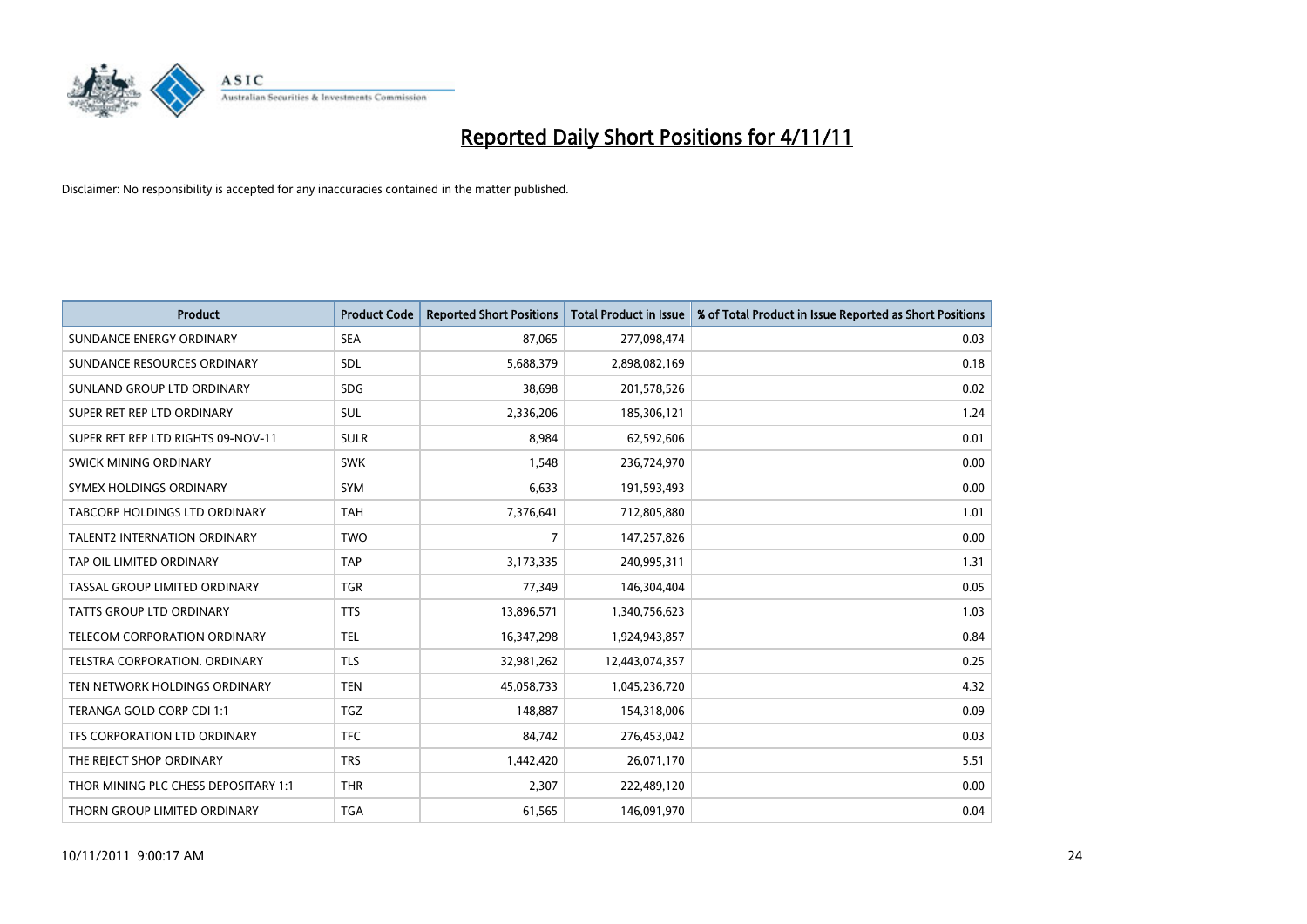

| <b>Product</b>                       | <b>Product Code</b> | <b>Reported Short Positions</b> | <b>Total Product in Issue</b> | % of Total Product in Issue Reported as Short Positions |
|--------------------------------------|---------------------|---------------------------------|-------------------------------|---------------------------------------------------------|
| <b>TIGER RESOURCES ORDINARY</b>      | <b>TGS</b>          | 621,359                         | 671,110,549                   | 0.08                                                    |
| TISHMAN SPEYER UNITS                 | <b>TSO</b>          | 62,609                          | 338,440,904                   | 0.02                                                    |
| TNG LIMITED ORDINARY                 | <b>TNG</b>          | 4,321                           | 284,803,062                   | 0.00                                                    |
| TOLL HOLDINGS LTD ORDINARY           | <b>TOL</b>          | 22,731,967                      | 717,133,875                   | 3.13                                                    |
| TORO ENERGY LIMITED ORDINARY         | <b>TOE</b>          | 35,404                          | 975,436,676                   | 0.00                                                    |
| <b>TOWER LIMITED ORDINARY</b>        | <b>TWR</b>          | 689,519                         | 265,176,580                   | 0.26                                                    |
| TOX FREE SOLUTIONS ORDINARY          | <b>TOX</b>          | 15,801                          | 96,503,382                    | 0.01                                                    |
| TPG TELECOM LIMITED ORDINARY         | <b>TPM</b>          | 4,415,560                       | 783,895,606                   | 0.55                                                    |
| <b>TRANSFIELD SERVICES ORDINARY</b>  | <b>TSE</b>          | 4,334,600                       | 549,715,957                   | 0.78                                                    |
| TRANSPACIFIC INDUST, ORDINARY        | <b>TPI</b>          | 11,222,030                      | 960,638,735                   | 1.17                                                    |
| TRANSURBAN GROUP TRIPLE STAPLED SEC. | <b>TCL</b>          | 1,550,996                       | 1,450,831,425                 | 0.09                                                    |
| TREASURY WINE ESTATE ORDINARY        | <b>TWE</b>          | 12,915,655                      | 647,227,144                   | 1.97                                                    |
| TRINITY GROUP STAPLED SECURITIES     | <b>TCO</b>          | 3,419                           | 203,405,927                   | 0.00                                                    |
| TROY RESOURCES NL ORDINARY           | <b>TRY</b>          | 101,369                         | 88,149,823                    | 0.11                                                    |
| <b>UGL LIMITED ORDINARY</b>          | UGL                 | 4,493,134                       | 166,047,171                   | 2.70                                                    |
| UNILIFE CORPORATION CDI 6:1          | <b>UNS</b>          | 916,858                         | 264,133,452                   | 0.34                                                    |
| <b>VDM GROUP LIMITED ORDINARY</b>    | <b>VMG</b>          | 11,116                          | 932,485,103                   | 0.00                                                    |
| <b>VENTURE MINERALS ORDINARY</b>     | <b>VMS</b>          | 336,153                         | 221,093,592                   | 0.14                                                    |
| VIEW RESOURCES LTD ORDINARY          | <b>VRE</b>          | 1,760                           | 881,953,670                   | 0.00                                                    |
| VIRGIN BLUE HOLDINGS ORDINARY        | <b>VBA</b>          | 44,761,435                      | 2,210,197,600                 | 2.03                                                    |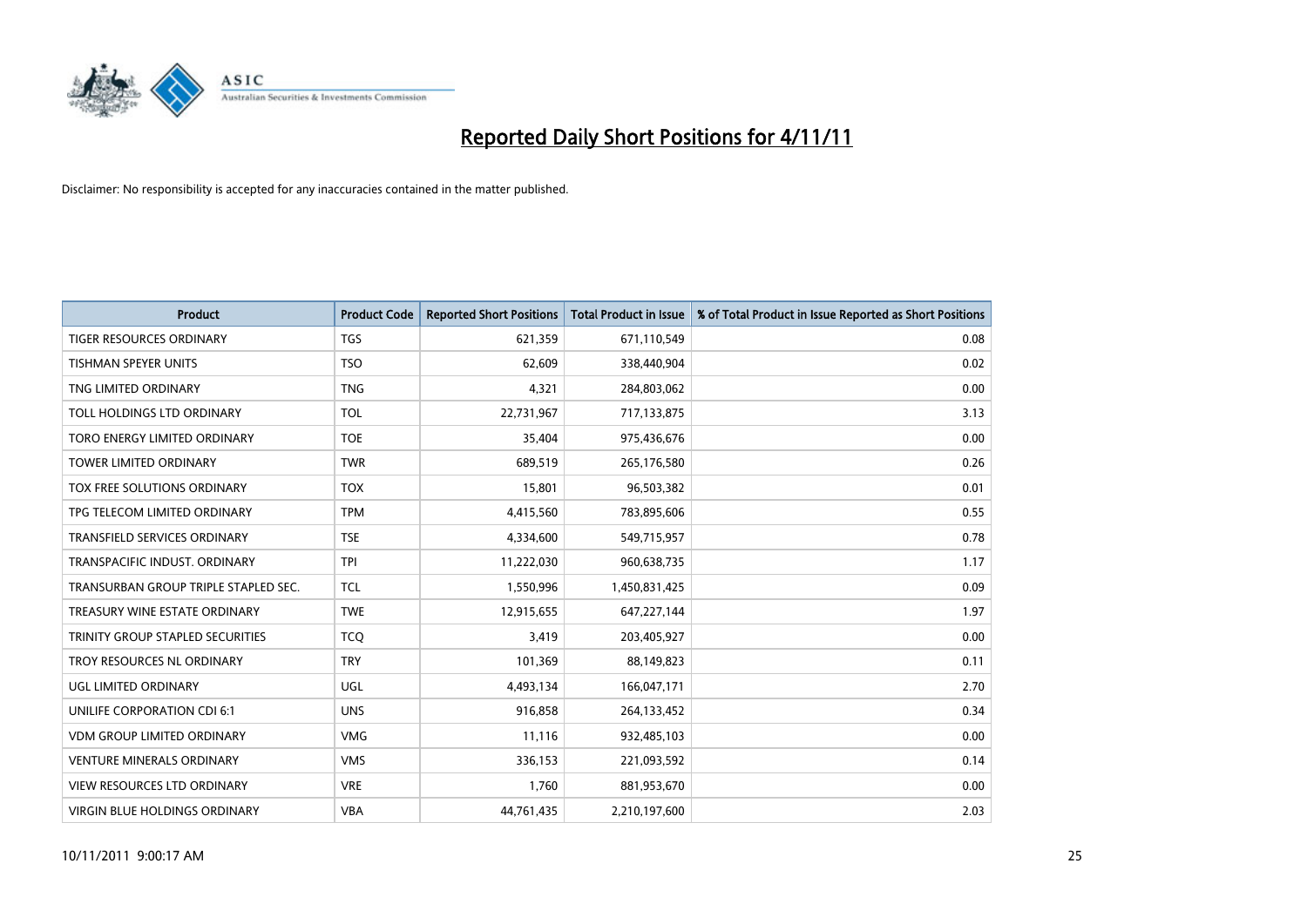

| <b>Product</b>                         | <b>Product Code</b> | <b>Reported Short Positions</b> | <b>Total Product in Issue</b> | % of Total Product in Issue Reported as Short Positions |
|----------------------------------------|---------------------|---------------------------------|-------------------------------|---------------------------------------------------------|
| <b>VISION GROUP HLDGS ORDINARY</b>     | <b>VGH</b>          | 78.000                          | 74,520,926                    | 0.10                                                    |
| <b>VITA GROUP LTD ORDINARY</b>         | <b>VTG</b>          | 75,190                          | 142,499,800                   | 0.05                                                    |
| VITERRA INC CDI 1:1                    | <b>VTA</b>          | 3,828                           | 68,629,939                    | 0.01                                                    |
| <b>WATPAC LIMITED ORDINARY</b>         | <b>WTP</b>          | 224,346                         | 185,160,973                   | 0.11                                                    |
| <b>WDS LIMITED ORDINARY</b>            | <b>WDS</b>          | 701                             | 144,740,614                   | 0.00                                                    |
| WEBIET LIMITED ORDINARY                | <b>WEB</b>          | 40,038                          | 73,188,062                    | 0.05                                                    |
| <b>WESFARMERS LIMITED ORDINARY</b>     | <b>WES</b>          | 21,069,908                      | 1,005,852,841                 | 2.08                                                    |
| WESFARMERS LIMITED PARTIALLY PROTECTED | <b>WESN</b>         | 447,893                         | 151,219,321                   | 0.28                                                    |
| WESTERN AREAS NL ORDINARY              | <b>WSA</b>          | 13,115,353                      | 179,735,899                   | 7.27                                                    |
| WESTERN DESERT RES. ORDINARY           | <b>WDR</b>          | 948                             | 207,049,414                   | 0.00                                                    |
| WESTFIELD GROUP ORD/UNIT STAPLED SEC   | <b>WDC</b>          | 10,945,685                      | 2,308,988,539                 | 0.46                                                    |
| WESTFIELD RETAIL TST UNIT STAPLED      | <b>WRT</b>          | 43,254,507                      | 3,054,166,195                 | 1.38                                                    |
| <b>WESTPAC BANKING CORP ORDINARY</b>   | <b>WBC</b>          | 79,256,240                      | 3,030,528,963                 | 2.55                                                    |
| WHITE ENERGY COMPANY ORDINARY          | <b>WEC</b>          | 9,439,745                       | 316,104,241                   | 2.99                                                    |
| <b>WHITEHAVEN COAL ORDINARY</b>        | <b>WHC</b>          | 644.093                         | 494,501,748                   | 0.12                                                    |
| WHK GROUP LIMITED ORDINARY             | <b>WHG</b>          | 84,194                          | 265,200,652                   | 0.03                                                    |
| <b>WILDHORSE ENERGY ORDINARY</b>       | <b>WHE</b>          | 26,413                          | 250,928,627                   | 0.01                                                    |
| WINDIMURRA VANADIUM ORDINARY           | <b>WVL</b>          | 163,685                         | 154,278,674                   | 0.11                                                    |
| WOODSIDE PETROLEUM ORDINARY            | <b>WPL</b>          | 2,374,350                       | 805,671,604                   | 0.26                                                    |
| WOOLWORTHS LIMITED ORDINARY            | <b>WOW</b>          | 2,185,191                       | 1,224,509,989                 | 0.15                                                    |